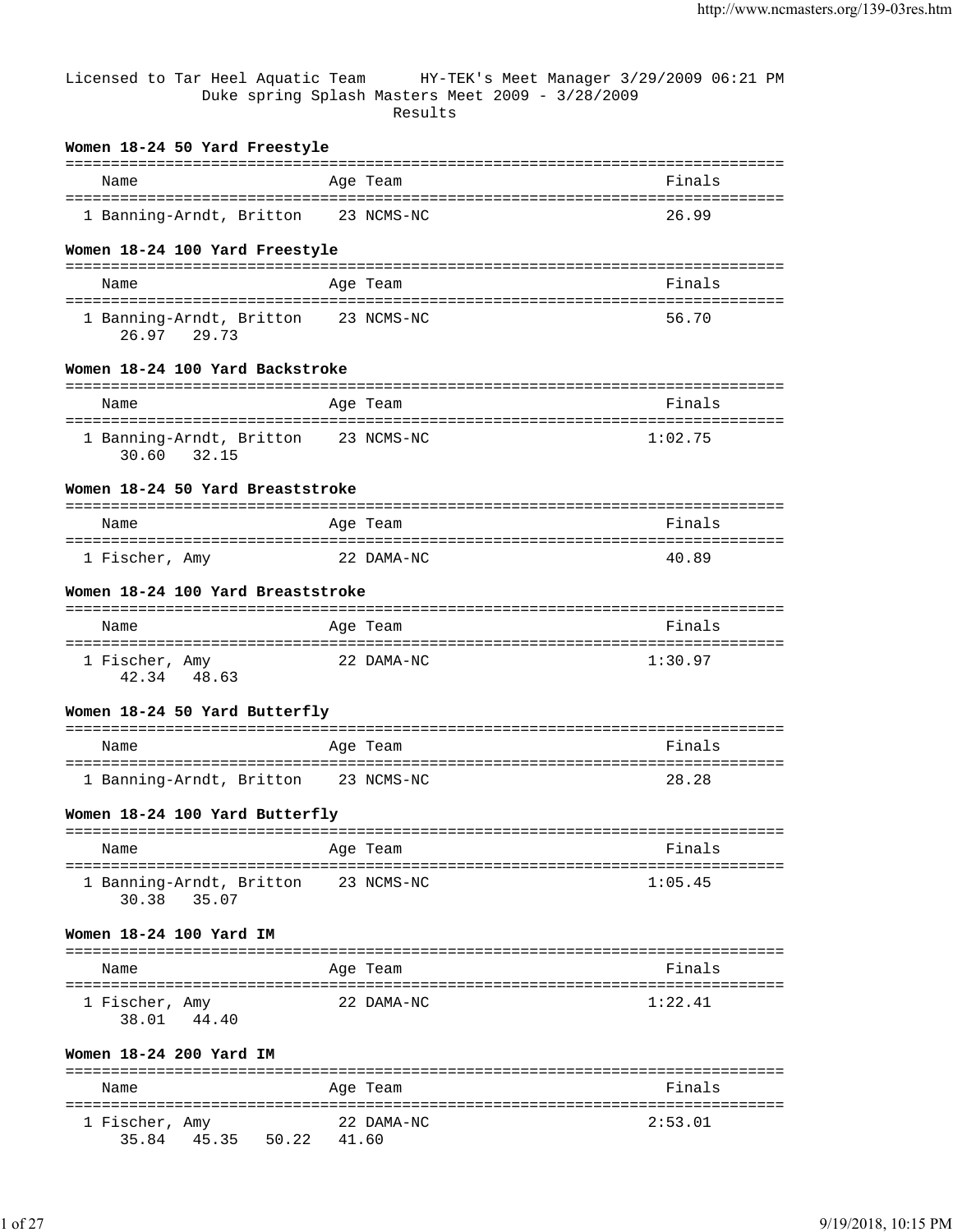#### **Women 18-24 200 Yard**

| Name            |       |       | Age Team   | Finals |
|-----------------|-------|-------|------------|--------|
| -- Fischer, Amy |       |       | 22 DAMA-NC | DO     |
| 44.69           | 51.30 | 52.04 | 50.71      |        |

#### **Women 25-29 50 Yard Freestyle**

| Name              | Age Team      | Finals |
|-------------------|---------------|--------|
| 1 Bonney, Erin    | 25 RAM-NC     | 25.84  |
| 2 Proud, Jessica  | 27 DAMA-NC    | 28.64  |
| 3 Gould, Meganne  | 28 GCYM-NC    | 29.14  |
| 4 Price, Christy  | 25 RMYM-NC    | 30.03  |
| 5 Webb, Katie     | 29 Unattached | 30.05  |
| 6 Krasnozon, Amie | 28 DAMA-NC    | 30.10  |
|                   |               |        |

#### **Women 25-29 100 Yard Freestyle**

| Name                             | Age Team      | Finals  |
|----------------------------------|---------------|---------|
| 1 Bonney, Erin<br>28.01 30.35    | 25 RAM-NC     | 58.36   |
| 2 Russo, Claire<br>29.13 31.39   | 25 NCMS-NC    | 1:00.52 |
| 3 Krasnozon, Amie<br>31.31 33.51 | 28 DAMA-NC    | 1:04.82 |
| 4 Gordon, Kristen<br>30.41 34.64 | 26 Unattached | 1:05.05 |
| 5 Price, Christy<br>31.13 35.33  | 25 RMYM-NC    | 1:06.46 |
| 6 Gould, Meganne<br>32.57 34.61  | 28 GCYM-NC    | 1:07.18 |
| 7 Webb, Katie<br>32.56 35.23     | 29 Unattached | 1:07.79 |

### **Women 25-29 200 Yard Freestyle**

| Name                               |       | Age Team            | Finals  |
|------------------------------------|-------|---------------------|---------|
| 1 Russo, Claire<br>30.86 34.77     | 35.58 | 25 NCMS-NC<br>34.86 | 2:16.07 |
| 2 Krasnozon, Amie<br>33.09 35.63   | 37.08 | 28 DAMA-NC<br>36.28 | 2:22.08 |
| 3 Price, Christy<br>32.47<br>36.71 | 39.02 | 25 RMYM-NC<br>41.06 | 2:29.26 |

#### **Women 25-29 500 Yard Freestyle**

===============================================================================

| Name                                |       | Age Team   |       |       |       | Finals  |  |
|-------------------------------------|-------|------------|-------|-------|-------|---------|--|
| 1 Marks, Cynthia                    |       | 29 RAM-NC  |       |       |       | 5:45.14 |  |
| 33.17<br>31.64                      | 33.73 | 34.07      | 34.36 | 35.04 | 35.44 | 35.71   |  |
| 36.02<br>35.96<br>2 Krasnozon, Amie |       | 28 DAMA-NC |       |       |       | 6:05.32 |  |
| 32.89<br>35.55                      | 36.75 | 37.03      | 37.28 | 37.88 | 37.41 | 37.62   |  |
| 37.47<br>35.44<br>3 Greene, Julie   |       | 25 GCYM-NC |       |       |       | 6:57.55 |  |
| 37.35<br>41.63                      | 41.55 | 42.06      | 42.45 | 42.15 | 43.05 | 43.71   |  |
| 42.74<br>40.86                      |       |            |       |       |       |         |  |

#### **Women 25-29 50 Yard Backstroke**

#### =============================================================================== Age Team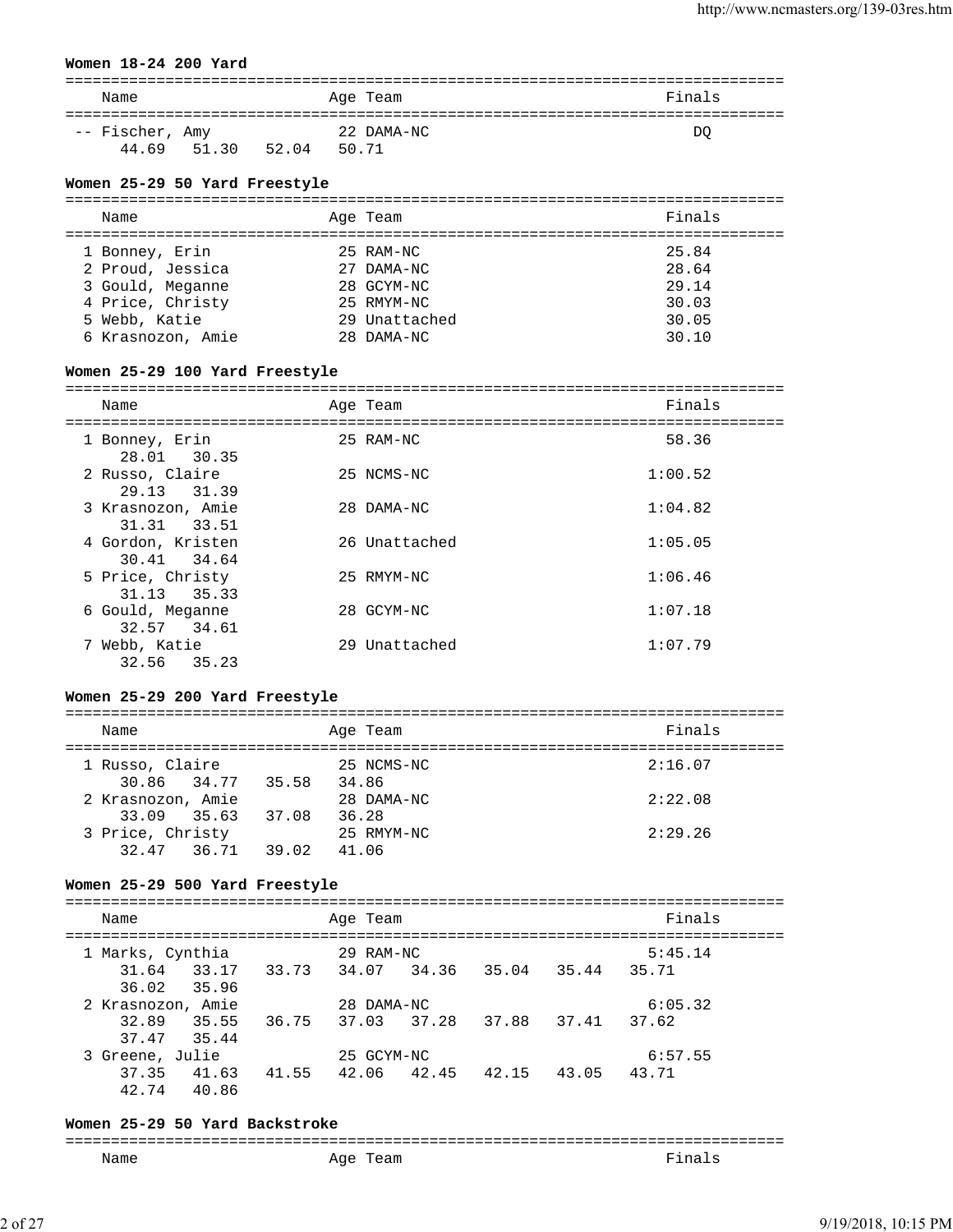| 1 Gordon, Kristen<br>32.45<br>26 Unattached<br>2 Marks, Cynthia<br>29 RAM-NC<br>33.35<br>3 Proud, Jessica<br>27 DAMA-NC<br>33.46<br>Women 25-29 100 Yard Backstroke<br>Finals<br>Age Team<br>Name<br>1:10.03<br>1 Gordon, Kristen<br>26 Unattached<br>33.18 36.85<br>2 Greene, Julie<br>25 GCYM-NC<br>1:17.37<br>37.78 39.59<br>Women 25-29 50 Yard Breaststroke<br>Finals<br>Name<br>Age Team<br>1 Russo, Claire<br>25 NCMS-NC<br>35.75<br>2 Davisson, Wren<br>26 DUKE-NC<br>37.86<br>Women 25-29 100 Yard Breaststroke<br>Finals<br>Age Team<br>Name<br>1 Davisson, Wren<br>26 DUKE-NC<br>1:21.49<br>38.96 42.53<br>2 Greene, Julie<br>25 GCYM-NC<br>1:30.41<br>42.89 47.52<br>Women 25-29 50 Yard Butterfly<br>Finals<br>Age Team<br>Name<br>25 RAM-NC<br>29.75<br>1 Bonney, Erin<br>29 Unattached<br>33.03<br>2 Webb, Katie<br>3 Price, Christy 25 RMYM-NC<br>33.70<br>Women 25-29 100 Yard Butterfly<br>Finals<br>and the Magnetic Preasurer and the Team<br>Name<br>28 GCYM-NC<br>1:14.90<br>1 Gould, Meganne<br>35.50 39.40<br>Women 25-29 100 Yard IM<br>Finals<br>Name<br>Age Team<br>1 Proud, Jessica<br>27 DAMA-NC<br>1:12.58<br>33.24 39.34<br>2 Davisson, Wren<br>26 DUKE-NC<br>1:14.90<br>35.63 39.27<br>3 Price, Christy<br>25 RMYM-NC<br>1:16.18<br>35.26<br>40.92<br>4 Webb, Katie<br>29 Unattached<br>1:18.16<br>36.55 41.61<br>Women 25-29 200 Yard IM<br>Finals<br>Name<br>Age Team<br>1 Russo, Claire<br>25 NCMS-NC<br>2:31.52<br>32.26 38.78 44.51 35.97<br>2 Proud, Jessica<br>27 DAMA-NC<br>2:36.88 |  |  |
|-----------------------------------------------------------------------------------------------------------------------------------------------------------------------------------------------------------------------------------------------------------------------------------------------------------------------------------------------------------------------------------------------------------------------------------------------------------------------------------------------------------------------------------------------------------------------------------------------------------------------------------------------------------------------------------------------------------------------------------------------------------------------------------------------------------------------------------------------------------------------------------------------------------------------------------------------------------------------------------------------------------------------------------------------------------------------------------------------------------------------------------------------------------------------------------------------------------------------------------------------------------------------------------------------------------------------------------------------------------------------------------------------------------------------------------------------------------------------------------------------------------------------------|--|--|
|                                                                                                                                                                                                                                                                                                                                                                                                                                                                                                                                                                                                                                                                                                                                                                                                                                                                                                                                                                                                                                                                                                                                                                                                                                                                                                                                                                                                                                                                                                                             |  |  |
|                                                                                                                                                                                                                                                                                                                                                                                                                                                                                                                                                                                                                                                                                                                                                                                                                                                                                                                                                                                                                                                                                                                                                                                                                                                                                                                                                                                                                                                                                                                             |  |  |
|                                                                                                                                                                                                                                                                                                                                                                                                                                                                                                                                                                                                                                                                                                                                                                                                                                                                                                                                                                                                                                                                                                                                                                                                                                                                                                                                                                                                                                                                                                                             |  |  |
|                                                                                                                                                                                                                                                                                                                                                                                                                                                                                                                                                                                                                                                                                                                                                                                                                                                                                                                                                                                                                                                                                                                                                                                                                                                                                                                                                                                                                                                                                                                             |  |  |
|                                                                                                                                                                                                                                                                                                                                                                                                                                                                                                                                                                                                                                                                                                                                                                                                                                                                                                                                                                                                                                                                                                                                                                                                                                                                                                                                                                                                                                                                                                                             |  |  |
|                                                                                                                                                                                                                                                                                                                                                                                                                                                                                                                                                                                                                                                                                                                                                                                                                                                                                                                                                                                                                                                                                                                                                                                                                                                                                                                                                                                                                                                                                                                             |  |  |
|                                                                                                                                                                                                                                                                                                                                                                                                                                                                                                                                                                                                                                                                                                                                                                                                                                                                                                                                                                                                                                                                                                                                                                                                                                                                                                                                                                                                                                                                                                                             |  |  |
|                                                                                                                                                                                                                                                                                                                                                                                                                                                                                                                                                                                                                                                                                                                                                                                                                                                                                                                                                                                                                                                                                                                                                                                                                                                                                                                                                                                                                                                                                                                             |  |  |
|                                                                                                                                                                                                                                                                                                                                                                                                                                                                                                                                                                                                                                                                                                                                                                                                                                                                                                                                                                                                                                                                                                                                                                                                                                                                                                                                                                                                                                                                                                                             |  |  |
|                                                                                                                                                                                                                                                                                                                                                                                                                                                                                                                                                                                                                                                                                                                                                                                                                                                                                                                                                                                                                                                                                                                                                                                                                                                                                                                                                                                                                                                                                                                             |  |  |
|                                                                                                                                                                                                                                                                                                                                                                                                                                                                                                                                                                                                                                                                                                                                                                                                                                                                                                                                                                                                                                                                                                                                                                                                                                                                                                                                                                                                                                                                                                                             |  |  |
|                                                                                                                                                                                                                                                                                                                                                                                                                                                                                                                                                                                                                                                                                                                                                                                                                                                                                                                                                                                                                                                                                                                                                                                                                                                                                                                                                                                                                                                                                                                             |  |  |
|                                                                                                                                                                                                                                                                                                                                                                                                                                                                                                                                                                                                                                                                                                                                                                                                                                                                                                                                                                                                                                                                                                                                                                                                                                                                                                                                                                                                                                                                                                                             |  |  |
|                                                                                                                                                                                                                                                                                                                                                                                                                                                                                                                                                                                                                                                                                                                                                                                                                                                                                                                                                                                                                                                                                                                                                                                                                                                                                                                                                                                                                                                                                                                             |  |  |
|                                                                                                                                                                                                                                                                                                                                                                                                                                                                                                                                                                                                                                                                                                                                                                                                                                                                                                                                                                                                                                                                                                                                                                                                                                                                                                                                                                                                                                                                                                                             |  |  |
|                                                                                                                                                                                                                                                                                                                                                                                                                                                                                                                                                                                                                                                                                                                                                                                                                                                                                                                                                                                                                                                                                                                                                                                                                                                                                                                                                                                                                                                                                                                             |  |  |
|                                                                                                                                                                                                                                                                                                                                                                                                                                                                                                                                                                                                                                                                                                                                                                                                                                                                                                                                                                                                                                                                                                                                                                                                                                                                                                                                                                                                                                                                                                                             |  |  |
|                                                                                                                                                                                                                                                                                                                                                                                                                                                                                                                                                                                                                                                                                                                                                                                                                                                                                                                                                                                                                                                                                                                                                                                                                                                                                                                                                                                                                                                                                                                             |  |  |
|                                                                                                                                                                                                                                                                                                                                                                                                                                                                                                                                                                                                                                                                                                                                                                                                                                                                                                                                                                                                                                                                                                                                                                                                                                                                                                                                                                                                                                                                                                                             |  |  |
|                                                                                                                                                                                                                                                                                                                                                                                                                                                                                                                                                                                                                                                                                                                                                                                                                                                                                                                                                                                                                                                                                                                                                                                                                                                                                                                                                                                                                                                                                                                             |  |  |
|                                                                                                                                                                                                                                                                                                                                                                                                                                                                                                                                                                                                                                                                                                                                                                                                                                                                                                                                                                                                                                                                                                                                                                                                                                                                                                                                                                                                                                                                                                                             |  |  |
|                                                                                                                                                                                                                                                                                                                                                                                                                                                                                                                                                                                                                                                                                                                                                                                                                                                                                                                                                                                                                                                                                                                                                                                                                                                                                                                                                                                                                                                                                                                             |  |  |
|                                                                                                                                                                                                                                                                                                                                                                                                                                                                                                                                                                                                                                                                                                                                                                                                                                                                                                                                                                                                                                                                                                                                                                                                                                                                                                                                                                                                                                                                                                                             |  |  |
|                                                                                                                                                                                                                                                                                                                                                                                                                                                                                                                                                                                                                                                                                                                                                                                                                                                                                                                                                                                                                                                                                                                                                                                                                                                                                                                                                                                                                                                                                                                             |  |  |
|                                                                                                                                                                                                                                                                                                                                                                                                                                                                                                                                                                                                                                                                                                                                                                                                                                                                                                                                                                                                                                                                                                                                                                                                                                                                                                                                                                                                                                                                                                                             |  |  |
|                                                                                                                                                                                                                                                                                                                                                                                                                                                                                                                                                                                                                                                                                                                                                                                                                                                                                                                                                                                                                                                                                                                                                                                                                                                                                                                                                                                                                                                                                                                             |  |  |
|                                                                                                                                                                                                                                                                                                                                                                                                                                                                                                                                                                                                                                                                                                                                                                                                                                                                                                                                                                                                                                                                                                                                                                                                                                                                                                                                                                                                                                                                                                                             |  |  |
|                                                                                                                                                                                                                                                                                                                                                                                                                                                                                                                                                                                                                                                                                                                                                                                                                                                                                                                                                                                                                                                                                                                                                                                                                                                                                                                                                                                                                                                                                                                             |  |  |
|                                                                                                                                                                                                                                                                                                                                                                                                                                                                                                                                                                                                                                                                                                                                                                                                                                                                                                                                                                                                                                                                                                                                                                                                                                                                                                                                                                                                                                                                                                                             |  |  |
|                                                                                                                                                                                                                                                                                                                                                                                                                                                                                                                                                                                                                                                                                                                                                                                                                                                                                                                                                                                                                                                                                                                                                                                                                                                                                                                                                                                                                                                                                                                             |  |  |
|                                                                                                                                                                                                                                                                                                                                                                                                                                                                                                                                                                                                                                                                                                                                                                                                                                                                                                                                                                                                                                                                                                                                                                                                                                                                                                                                                                                                                                                                                                                             |  |  |
|                                                                                                                                                                                                                                                                                                                                                                                                                                                                                                                                                                                                                                                                                                                                                                                                                                                                                                                                                                                                                                                                                                                                                                                                                                                                                                                                                                                                                                                                                                                             |  |  |
|                                                                                                                                                                                                                                                                                                                                                                                                                                                                                                                                                                                                                                                                                                                                                                                                                                                                                                                                                                                                                                                                                                                                                                                                                                                                                                                                                                                                                                                                                                                             |  |  |
|                                                                                                                                                                                                                                                                                                                                                                                                                                                                                                                                                                                                                                                                                                                                                                                                                                                                                                                                                                                                                                                                                                                                                                                                                                                                                                                                                                                                                                                                                                                             |  |  |
|                                                                                                                                                                                                                                                                                                                                                                                                                                                                                                                                                                                                                                                                                                                                                                                                                                                                                                                                                                                                                                                                                                                                                                                                                                                                                                                                                                                                                                                                                                                             |  |  |
|                                                                                                                                                                                                                                                                                                                                                                                                                                                                                                                                                                                                                                                                                                                                                                                                                                                                                                                                                                                                                                                                                                                                                                                                                                                                                                                                                                                                                                                                                                                             |  |  |
|                                                                                                                                                                                                                                                                                                                                                                                                                                                                                                                                                                                                                                                                                                                                                                                                                                                                                                                                                                                                                                                                                                                                                                                                                                                                                                                                                                                                                                                                                                                             |  |  |
|                                                                                                                                                                                                                                                                                                                                                                                                                                                                                                                                                                                                                                                                                                                                                                                                                                                                                                                                                                                                                                                                                                                                                                                                                                                                                                                                                                                                                                                                                                                             |  |  |
|                                                                                                                                                                                                                                                                                                                                                                                                                                                                                                                                                                                                                                                                                                                                                                                                                                                                                                                                                                                                                                                                                                                                                                                                                                                                                                                                                                                                                                                                                                                             |  |  |
|                                                                                                                                                                                                                                                                                                                                                                                                                                                                                                                                                                                                                                                                                                                                                                                                                                                                                                                                                                                                                                                                                                                                                                                                                                                                                                                                                                                                                                                                                                                             |  |  |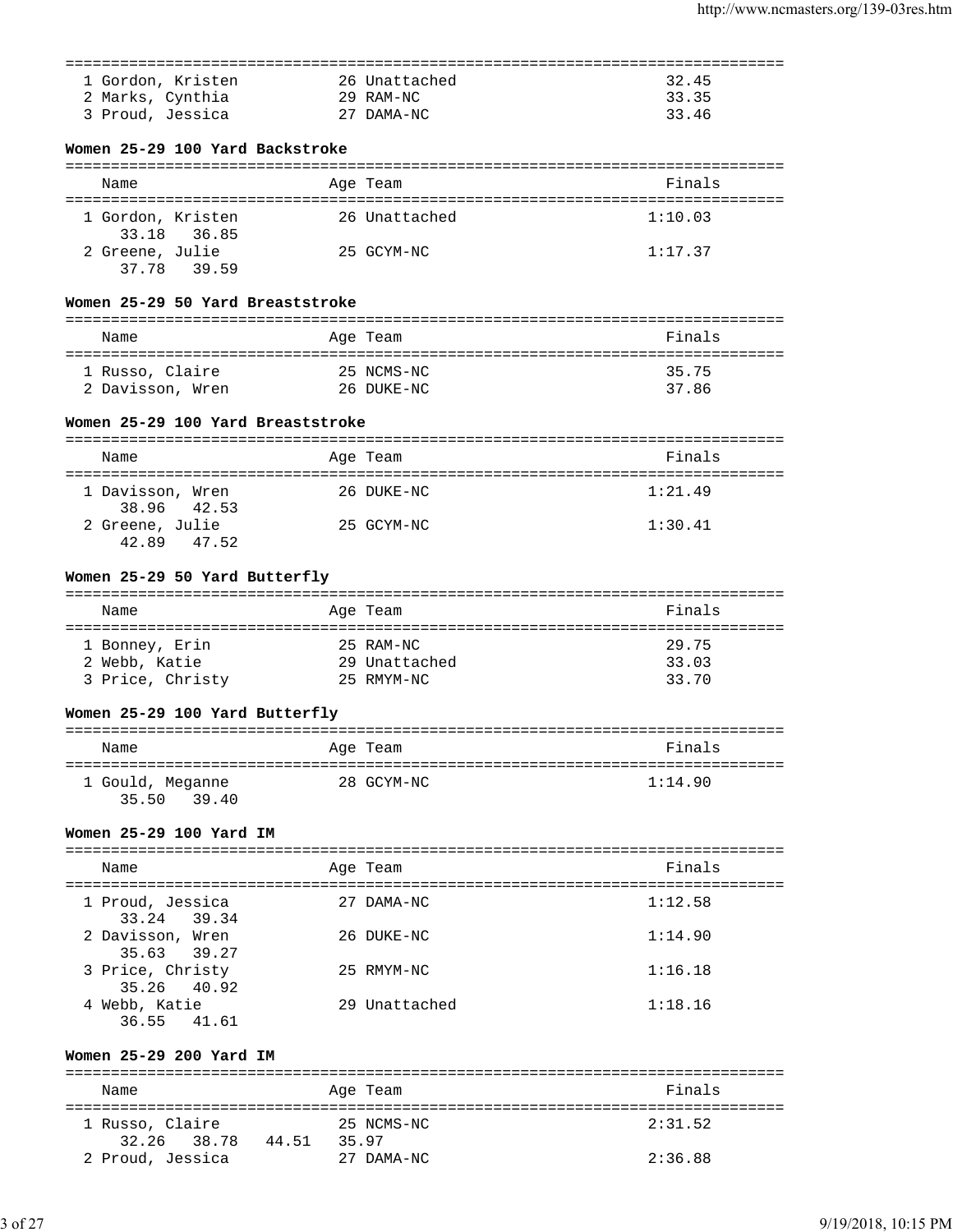| 32.97 37.90 48.05 |       |       | 37.96      |         |
|-------------------|-------|-------|------------|---------|
| 3 Davisson, Wren  |       |       | 26 DUKE-NC | 2:38.67 |
| 35.05 40.40       |       | 44.60 | 38.62      |         |
| 4 Gould, Meganne  |       |       | 28 GCYM-NC | 2:50.44 |
| 34.53             | 45.10 | 49.06 | 41.75      |         |

# **Women 25-29 400 Yard IM**

| Name                       |       |       | Age Team            |       |       |       | Finals  |  |
|----------------------------|-------|-------|---------------------|-------|-------|-------|---------|--|
| 1 Greene, Julie<br>1:32.93 | 46.83 | 47.95 | 25 GCYM-NC<br>52.34 | 51.45 | 42.23 | 40 01 | 6:13.64 |  |

# **Women 30-34 100 Yard Freestyle**

| Name                               | Age Team   | Finals  |
|------------------------------------|------------|---------|
| 1 Caldas, Hannah<br>26.42 29.07    | 31 NCMS-NC | 55.49   |
| 2 Wilhelm, Sarah<br>31.27 34.85    | 31 NCAM-NC | 1:06.12 |
| 3 Nagle, Cynthia<br>31.69<br>35.58 | 30 DUKE-NC | 1:07.27 |

# **Women 30-34 200 Yard Freestyle**

| Name             |                      |       | Age Team   |  | Finals  |  |  |  |
|------------------|----------------------|-------|------------|--|---------|--|--|--|
|                  |                      |       |            |  |         |  |  |  |
| 1 Caldas, Hannah |                      |       | 31 NCMS-NC |  | 2:04.94 |  |  |  |
|                  | 28.07 31.09          | 32.77 | 33.01      |  |         |  |  |  |
|                  | 2 Herrold, Catherine |       | 31 DUKE-NC |  | 2:42.30 |  |  |  |
| 3859             | 40.82                | 41.69 | 41.20      |  |         |  |  |  |

# **Women 30-34 500 Yard Freestyle**

| Name                                      |       |       | Age Team   |             |       |       | Finals           |
|-------------------------------------------|-------|-------|------------|-------------|-------|-------|------------------|
| 1 Fritchie, Karen<br>31.39 33.29<br>34 19 | 33.90 | 33.67 | 31 DAMA-NC | 33.98 33.99 | 34.08 | 33.54 | 5:36.44<br>34.41 |

# **Women 30-34 100 Yard Backstroke**

| Name                            | Age Team   | Finals  |
|---------------------------------|------------|---------|
| 1 Caldas, Hannah<br>32.15 33.89 | 31 NCMS-NC | 1:06.04 |
| 2 Wilhelm, Sarah<br>38.44 40.58 | 31 NCAM-NC | 1:19.02 |
| 3 Nagle, Cynthia<br>38.46 42.05 | 30 DUKE-NC | 1:20.51 |

# **Women 30-34 50 Yard Breaststroke**

| Name             | Age Team   | Finals |
|------------------|------------|--------|
| 1 Nagle, Cynthia | 30 DUKE-NC | 36.13  |
| 2 Wilhelm, Sarah | 31 NCAM-NC | 38.77  |

# **Women 30-34 100 Yard Breaststroke**

| Name                       |       | Age Team   | Finals  |
|----------------------------|-------|------------|---------|
| 1 Fritchie, Karen<br>35 59 | 38.27 | 31 DAMA-NC | 1:13.86 |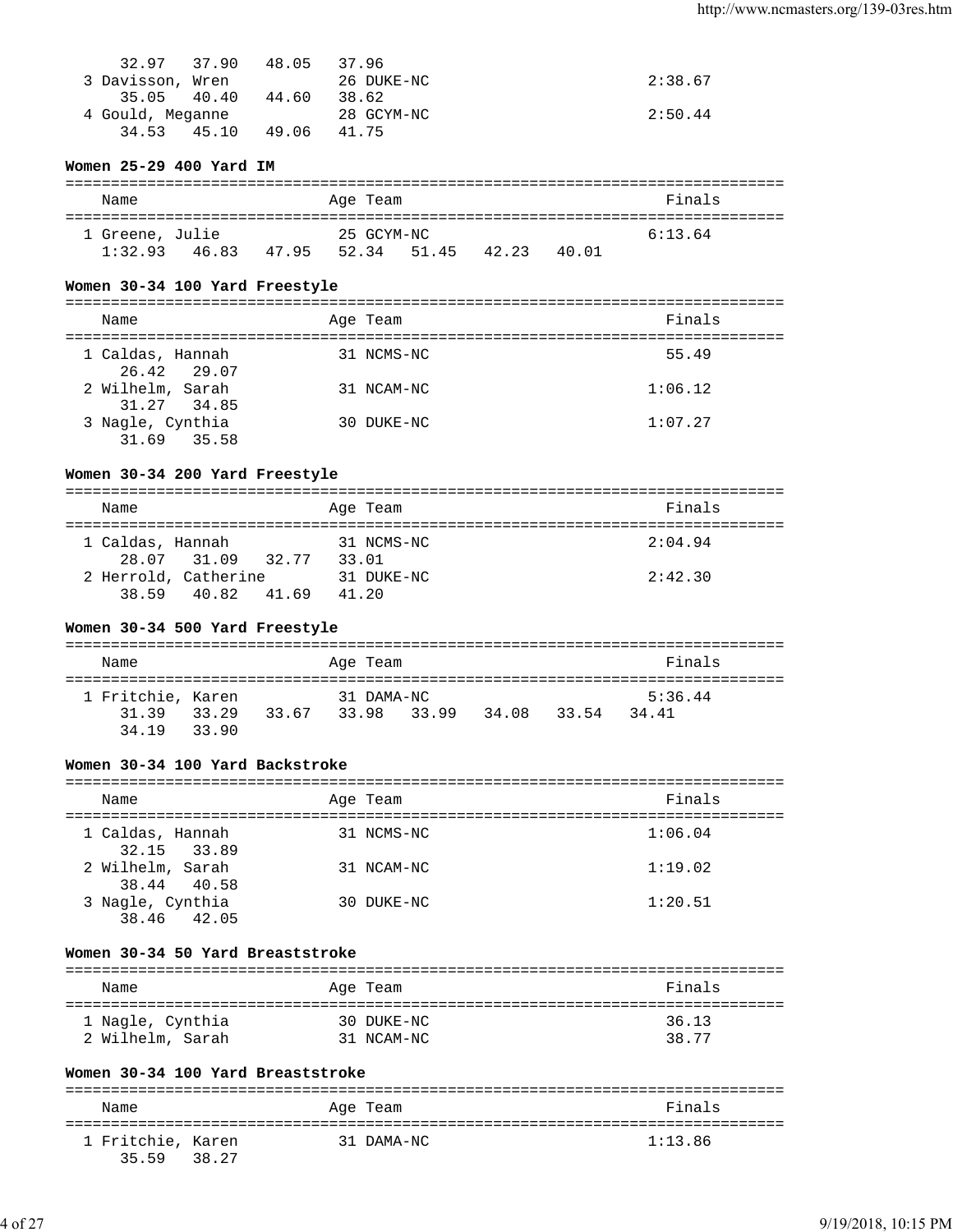| 2 Nagle, Cynthia | 30 DUKE-NC | 1:17.08 |
|------------------|------------|---------|
| 36.49 40.59      |            |         |
| 3 Wilhelm, Sarah | 31 NCAM-NC | 1:22.87 |
| 39.11 43.76      |            |         |

# **Women 30-34 50 Yard Butterfly**

| Name             | Age Team   | Finals |
|------------------|------------|--------|
| 1 Caldas, Hannah | 31 NCMS-NC | 28.32  |
| 2 Nagle, Cynthia | 30 DUKE-NC | 32.94  |

# **Women 30-34 100 Yard IM**

| Name                               | Age Team   | Finals  |
|------------------------------------|------------|---------|
| 1 Caldas, Hannah<br>30.04<br>33.20 | 31 NCMS-NC | 1:03.24 |

# **Women 30-34 200 Yard IM**

| Name              |                   |  | Age Team            | Finals  |
|-------------------|-------------------|--|---------------------|---------|
| 1 Fritchie, Karen | 31.11 37.86 39.85 |  | 31 DAMA-NC<br>32.73 | 2:21.55 |

# **Women 30-34 400 Yard IM**

| Name                  |       | Age Team    |       |       |       | Finals  |
|-----------------------|-------|-------------|-------|-------|-------|---------|
| 1 Fritchie, Karen     |       | 31 DAMA-NC  |       |       |       | 4:58.57 |
| $1:08.78$ 40.41       | 39.63 | 41.65 41.46 |       | 33.73 | 33.00 |         |
| 2 Wilhelm, Sarah      |       | 31 NCAM-NC  |       |       |       | 5:45.55 |
| $1:17.73$ 44.50       | 45.97 | 49.10 49.18 |       | 40.30 | 38.77 |         |
| -- Herrold, Catherine |       | 31 DUKE-NC  |       |       |       | DO.     |
| $1:23.96$ 45.63       | 43.71 | 51.10       | 50.83 | 39.61 | 38.01 |         |

# **Women 35-39 50 Yard Freestyle**

| Name           |  | Age Team  | Finals |
|----------------|--|-----------|--------|
| 1 Braun, Erika |  | 37 RAM-NC | 24.88  |

# **Women 35-39 100 Yard Freestyle**

| Name                          | Age Team   | Finals  |
|-------------------------------|------------|---------|
| 1 Braun, Erika<br>25.77 28.33 | 37 RAM-NC  | 54.10   |
| 2 Grego, Sonia<br>36.55 40.49 | 39 DAMA-NC | 1:17.04 |

# **Women 35-39 200 Yard Freestyle**

| Name                      |       |       | Age Team            | Finals  |
|---------------------------|-------|-------|---------------------|---------|
| 1 Franklin, Dawn<br>38.38 | 41.40 | 41.39 | 39 DAMA-NC<br>39.64 | 2:40.81 |

# **Women 35-39 50 Yard Backstroke**

| Name             | Age Team   | Finals |
|------------------|------------|--------|
| 1 Franklin, Dawn | 39 DAMA-NC | 40.00  |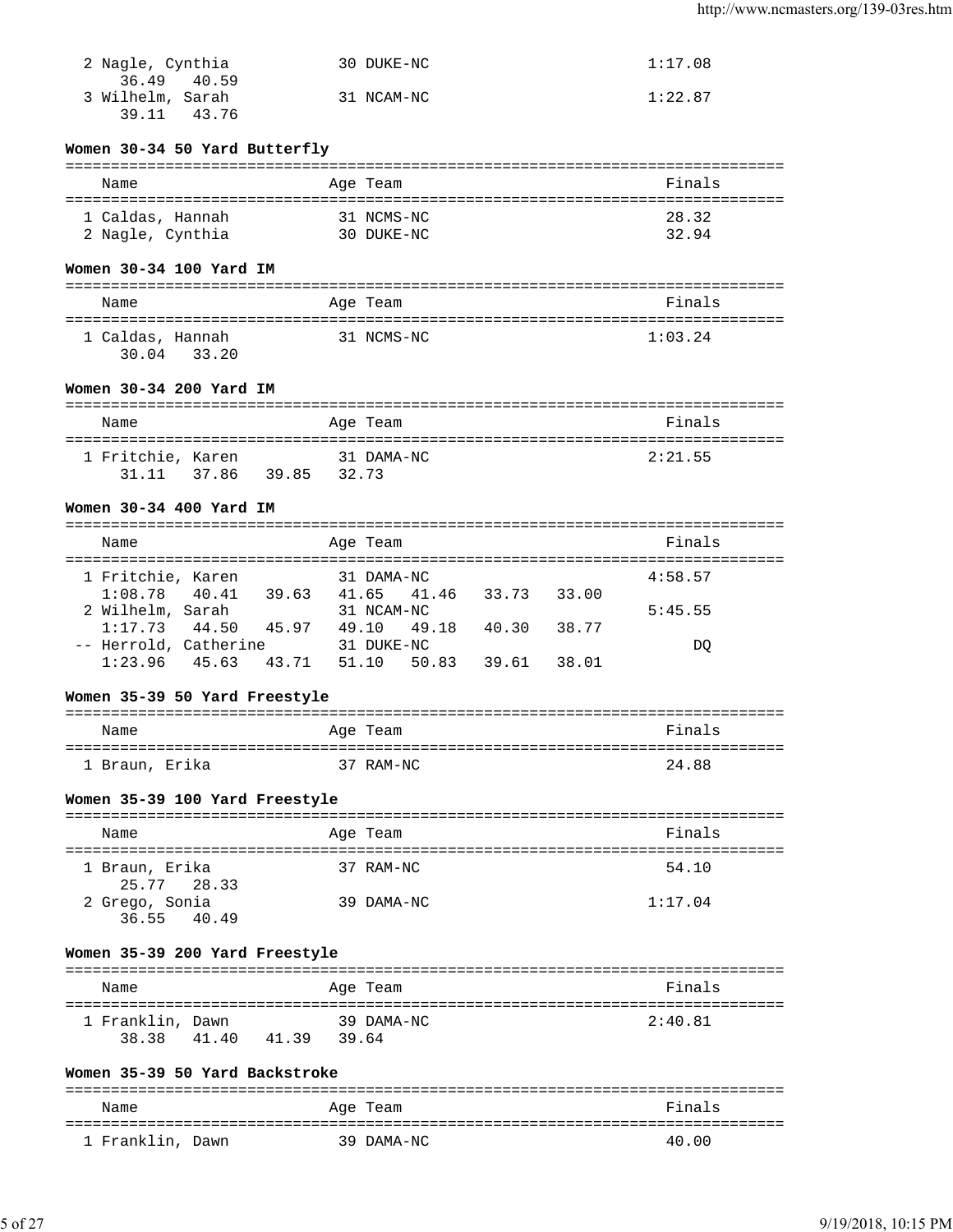#### **Women 35-39 100 Yard Backstroke**

| Name            | Age Team   | Finals |
|-----------------|------------|--------|
|                 |            |        |
| -- Grego, Sonia | 39 DAMA-NC | DO     |
| 46.85<br>56.51  |            |        |

# **Women 35-39 50 Yard Butterfly**

| Name             | Age Team   | Finals |
|------------------|------------|--------|
| 1 Braun, Erika   | 37 RAM-NC  | 27.46  |
| 2 Franklin, Dawn | 39 DAMA-NC | 37.97  |

#### **Women 35-39 100 Yard IM**

| Name                             | Age Team |            | Finals  |
|----------------------------------|----------|------------|---------|
| 1 Braun, Erika<br>28.88 34.01    |          | 37 RAM-NC  | 1:02.89 |
| 2 Franklin, Dawn<br>42.91 49.66  |          | 39 DAMA-NC | 1:32.57 |
| 3 Grego, Sonia<br>43.29<br>49.94 |          | 39 DAMA-NC | 1:33.23 |

### **Women 40-44 50 Yard Freestyle**

| Name            | Age Team      | Finals |
|-----------------|---------------|--------|
| 1 Olliff, Lisa  | 43 Unattached | 31.21  |
| 2 Greene, Dana  | $40$ RAM-NC   | 35.13  |
| 3 Caskey, Laura | 41 NCAM-NC    | 46.87  |

### **Women 40-44 200 Yard Freestyle**

| Name                             |       | Age Team            | Finals  |
|----------------------------------|-------|---------------------|---------|
| 1 Williams, Heidi<br>30.61 32.60 | 33.16 | 40 DAMA-NC<br>32.92 | 2:09.29 |

#### **Women 40-44 500 Yard Freestyle**

| Name                                            |       | Age Team   |                         |  | Finals           |  |
|-------------------------------------------------|-------|------------|-------------------------|--|------------------|--|
| 1 Williams, Heidi<br>31.21 33.61<br>34.25 33.72 | 34.24 | 40 DAMA-NC | 34.40 34.28 34.76 34.42 |  | 5:39.26<br>34.37 |  |

#### **Women 40-44 50 Yard Backstroke**

| Name              | Age Team   | Finals |
|-------------------|------------|--------|
| 1 Williams, Heidi | 40 DAMA-NC | 32.53  |
| 2 Caskey, Laura   | 41 NCAM-NC | 54.50  |

### **Women 40-44 100 Yard Backstroke**

| Name                             |       | Age Team   | Finals  |
|----------------------------------|-------|------------|---------|
| 1 Cooper, Malisse<br>47.12 50.45 | 15.72 | 43 NCMS-NC | 1:53.29 |

#### **Women 40-44 50 Yard Breaststroke**

| ---- |             |  |
|------|-------------|--|
| Name | AGA<br>eall |  |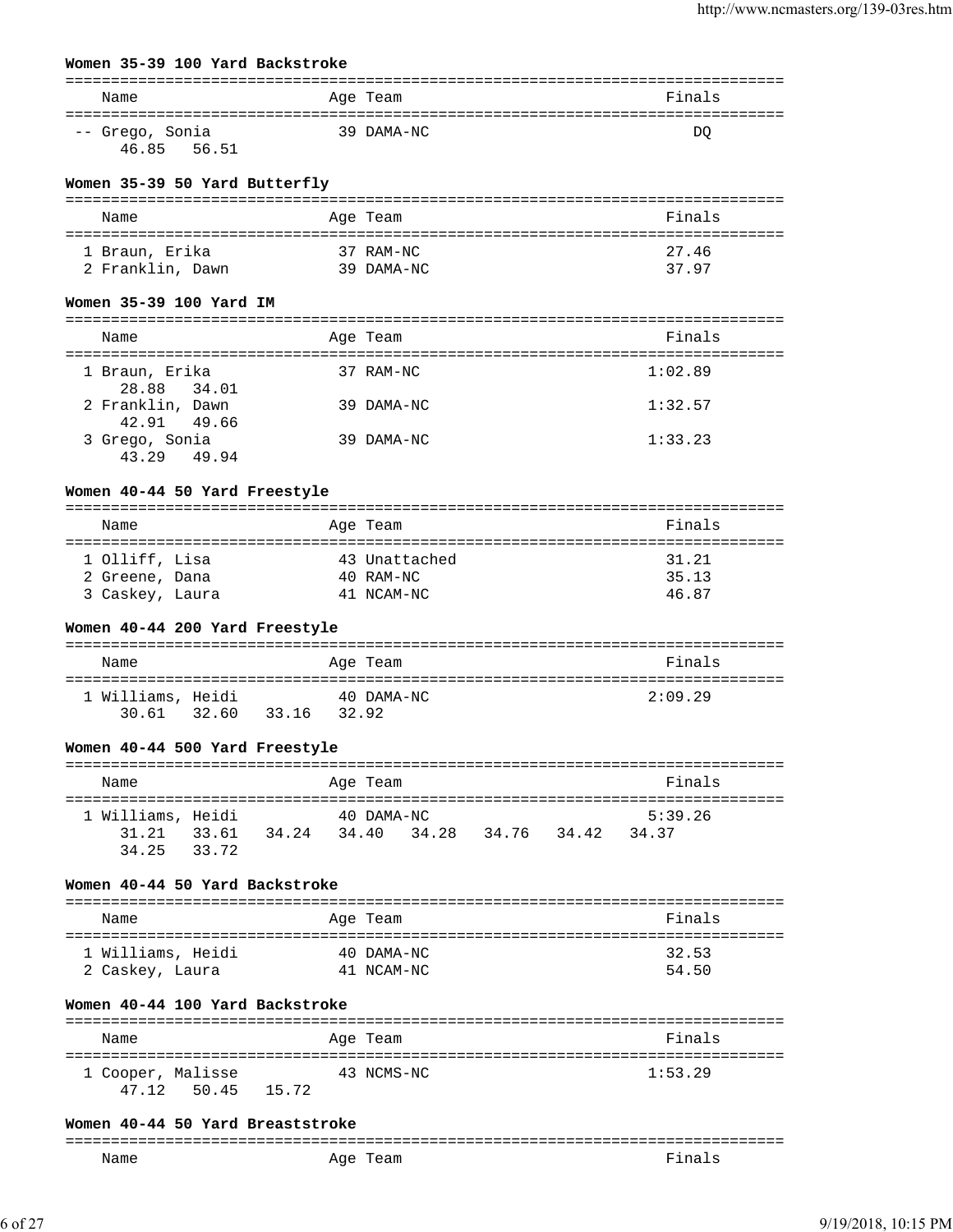|                               |                                   |                                   | ========      |                     |         |  |
|-------------------------------|-----------------------------------|-----------------------------------|---------------|---------------------|---------|--|
| 1 Cooper, Malisse             |                                   |                                   | 43 NCMS-NC    |                     | 41.03   |  |
| 2 Greene, Dana                |                                   |                                   | 40 RAM-NC     |                     | 46.76   |  |
|                               |                                   | Women 40-44 100 Yard Breaststroke |               |                     |         |  |
| Name                          |                                   |                                   | Age Team      |                     | Finals  |  |
| 1 Cooper, Malisse             | 41.74 46.05                       |                                   | 43 NCMS-NC    |                     | 1:27.79 |  |
| Women 40-44 50 Yard Butterfly |                                   |                                   |               |                     |         |  |
| Name                          |                                   |                                   | Age Team      |                     | Finals  |  |
| 1 Williams, Heidi             |                                   |                                   | 40 DAMA-NC    |                     | 30.33   |  |
| 2 Olliff, Lisa                |                                   |                                   | 43 Unattached |                     | 37.67   |  |
| Women 40-44 100 Yard IM       |                                   |                                   |               |                     |         |  |
| Name                          |                                   |                                   | Age Team      |                     | Finals  |  |
| 1 Olliff, Lisa                |                                   |                                   | 43 Unattached |                     | 1:23.02 |  |
| 2 Cooper, Malisse             | 38.03 44.99                       |                                   | 43 NCMS-NC    |                     | 1:24.48 |  |
| 3 Caskey, Laura               | 41.62 42.86<br>$1:00.18$ 56.76    |                                   | 41 NCAM-NC    |                     | 1:56.94 |  |
| Women 40-44 200 Yard          |                                   |                                   |               |                     |         |  |
|                               |                                   |                                   |               |                     |         |  |
| Name                          |                                   |                                   | Age Team      |                     | Finals  |  |
| 1 Williams, Heidi<br>33.50    | 40.18                             | 41.39<br>37.61                    | 40 DAMA-NC    |                     | 2:32.68 |  |
| 2 Cooper, Malisse             |                                   |                                   | 43 NCMS-NC    |                     | 3:44.95 |  |
| Women 45-49 50 Yard Freestyle |                                   |                                   |               |                     |         |  |
| Name                          |                                   |                                   | Age Team      |                     | Finals  |  |
| 1 Rehanek, Rhonda             |                                   |                                   | 45 GSMS-NC    |                     | 34.62   |  |
|                               | 2 McKinnon, Sandra                |                                   | 47 DAMA-NC    |                     | 35.58   |  |
|                               |                                   | Women 45-49 100 Yard Freestyle    |               |                     |         |  |
| Name                          |                                   |                                   | Age Team      |                     | Finals  |  |
|                               | 1 McKinnon, Sandra<br>34.84 39.18 |                                   | 47 DAMA-NC    |                     | 1:14.02 |  |
|                               |                                   | Women 45-49 200 Yard Freestyle    |               |                     |         |  |
| Name                          |                                   |                                   | Age Team      |                     | Finals  |  |
| 1 Oliver, Karen               |                                   | 33.51 38.79 41.00 40.13           | 49 CSM-NC     |                     | 2:33.43 |  |
|                               |                                   | Women 45-49 500 Yard Freestyle    |               |                     |         |  |
| Name                          |                                   |                                   | Age Team      |                     | Finals  |  |
|                               |                                   |                                   |               |                     | 6:50.29 |  |
| 1 Frost, Kathy<br>35.65       |                                   | 39.73 41.91 42.29                 | 49 CSM-NC     | 41.98  42.53  42.31 | 41.70   |  |
|                               | 41.47 40.72                       |                                   |               |                     |         |  |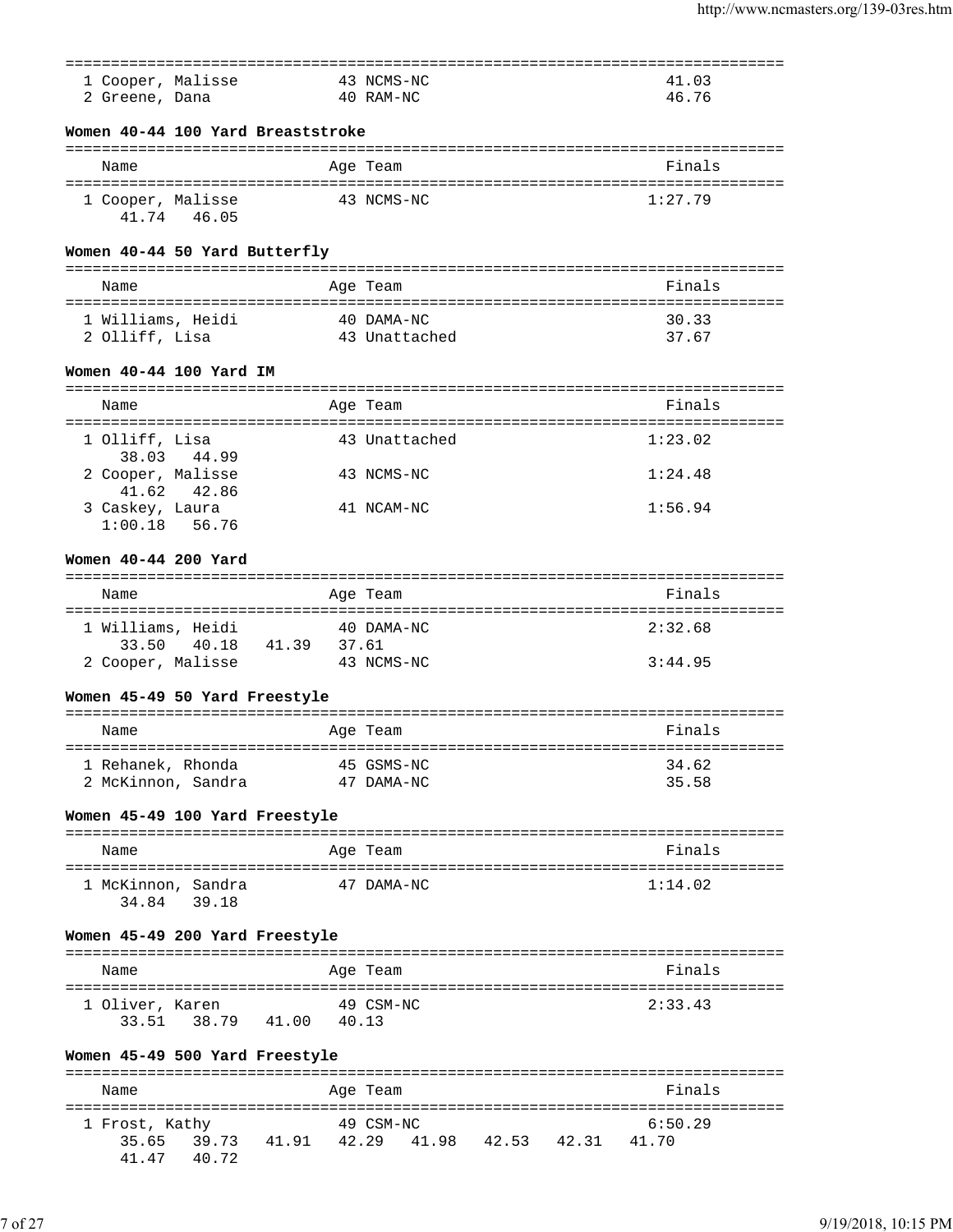|                                                        | Women 45-49 50 Yard Backstroke            |            |                                      |       |                         |  |
|--------------------------------------------------------|-------------------------------------------|------------|--------------------------------------|-------|-------------------------|--|
| Name                                                   |                                           |            | Age Team                             |       | Finals                  |  |
| 1 Oliver, Karen<br>2 Frost, Kathy<br>3 Rehanek, Rhonda |                                           |            | 49 CSM-NC<br>49 CSM-NC<br>45 GSMS-NC |       | 34.09<br>39.18<br>43.01 |  |
|                                                        | Women 45-49 100 Yard Backstroke           |            |                                      |       |                         |  |
|                                                        |                                           |            |                                      |       |                         |  |
| Name                                                   |                                           |            | Age Team                             |       | Finals                  |  |
| 1 Oliver, Karen                                        | 36.24 38.07                               |            | 49 CSM-NC                            |       | 1:14.31                 |  |
|                                                        | Women 45-49 50 Yard Breaststroke          |            |                                      |       |                         |  |
| Name                                                   |                                           |            | Age Team                             |       | Finals                  |  |
| 1 Rehanek, Rhonda                                      |                                           | 45 GSMS-NC |                                      |       | 46.97                   |  |
|                                                        | Women 45-49 50 Yard Butterfly             |            |                                      |       |                         |  |
| Name                                                   |                                           |            | Age Team                             |       | Finals                  |  |
| 1 Frost, Kathy                                         |                                           |            | 49 CSM-NC                            |       | 35.25                   |  |
|                                                        | 2 McKinnon, Sandra                        |            | 47 DAMA-NC                           |       | 36.48                   |  |
|                                                        | Women 45-49 100 Yard IM                   |            |                                      |       |                         |  |
| Name                                                   |                                           |            | Age Team                             |       | Finals                  |  |
| 1 Oliver, Karen                                        | 33.70 41.89                               |            | 49 CSM-NC                            |       | 1:15.59                 |  |
|                                                        | Women 45-49 200 Yard IM                   |            |                                      |       |                         |  |
| Name                                                   |                                           |            | Age Team                             |       | Finals                  |  |
| 1 Oliver, Karen                                        |                                           |            | 49 CSM-NC                            |       | 2:49.43                 |  |
|                                                        | 38.83 41.46 51.88 37.26                   |            |                                      |       |                         |  |
|                                                        | Women 50-54 50 Yard Freestyle             |            |                                      |       |                         |  |
| Name                                                   |                                           |            | Age Team                             |       | Finals                  |  |
| 1 Castro, Paige                                        |                                           |            | 52 CSM-NC                            |       | 34.66                   |  |
|                                                        | Women 50-54 200 Yard Freestyle            |            |                                      |       |                         |  |
|                                                        |                                           |            |                                      |       |                         |  |
| Name                                                   |                                           |            | Age Team                             |       | Finals                  |  |
| 1 Smith, Alison                                        | 43.26 48.82 50.85 49.43                   |            | 54 NCMS-NC                           |       | 3:12.36                 |  |
|                                                        | Women 50-54 500 Yard Freestyle            |            |                                      |       |                         |  |
| Name                                                   |                                           |            | Age Team                             |       | Finals                  |  |
| 40.63<br>48.12                                         | 1 Van De Carr, Gretchen<br>44.50<br>45.95 | 46.07      | 51 DAMA-NC                           | 48.02 | 7:45.36<br>48.21        |  |

| 50.IZ 50.YO                               |  |           |  |         |
|-------------------------------------------|--|-----------|--|---------|
| 2 Castro, Paige                           |  | 52 CSM-NC |  | 7:49.57 |
| 37.41 41.71 46.70 51.91 48.73 49.69 49.61 |  |           |  | 46.70   |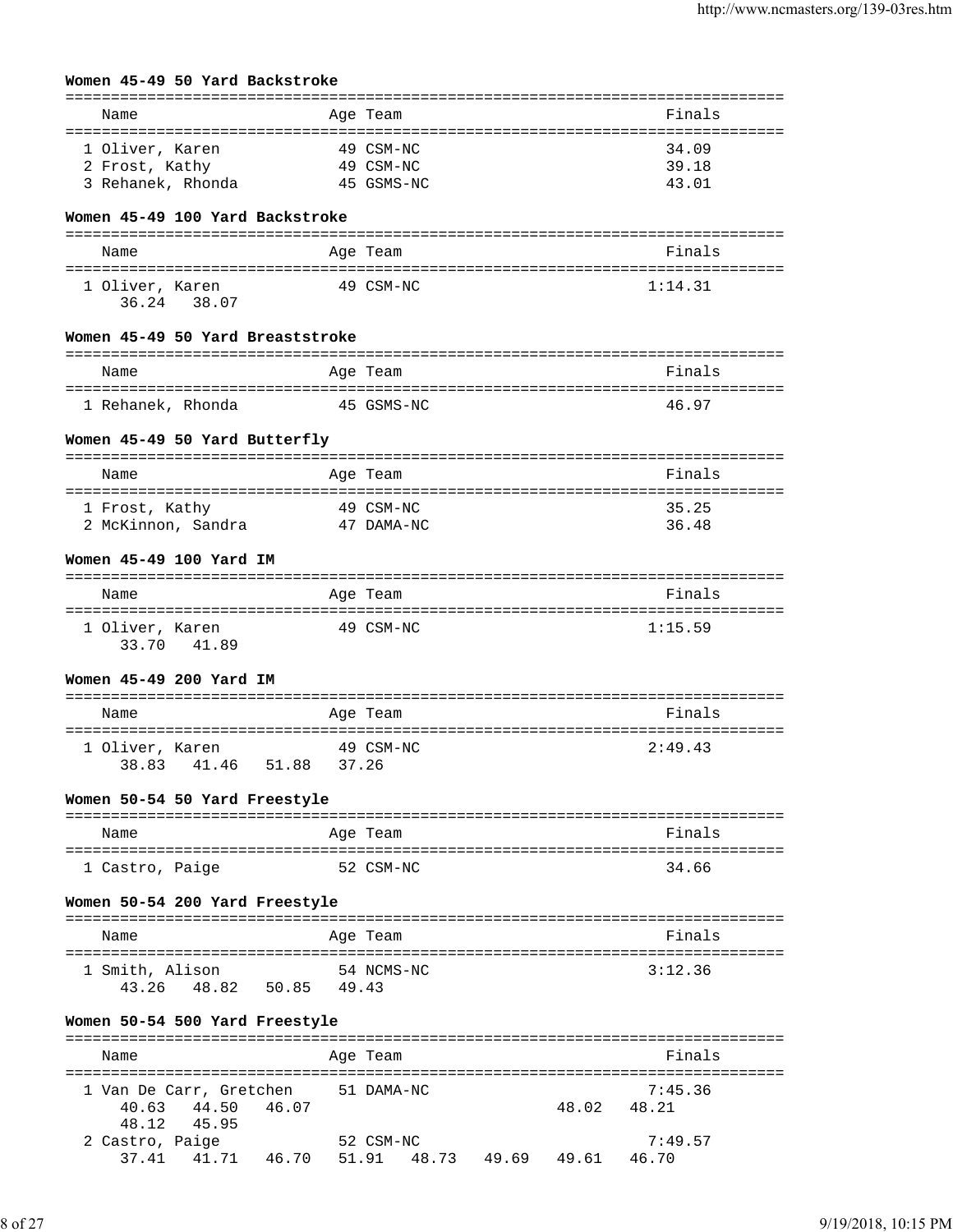| 45.54<br>51.57                                    |            |                |
|---------------------------------------------------|------------|----------------|
| 3 Smith, Alison                                   | 54 NCMS-NC | 8:21.53        |
| 50.44                                             |            |                |
| Women 50-54 50 Yard Backstroke                    |            |                |
| Name                                              | Age Team   | Finals         |
|                                                   |            |                |
| 1 Castro, Paige<br>2 Richardson, Anita 53 NCMS-NC | 52 CSM-NC  | 41.47<br>46.30 |
|                                                   |            |                |
| Women 50-54 100 Yard Backstroke                   |            |                |
| Name                                              | Age Team   | Finals         |
| 1 Richardson, Anita                               | 53 NCMS-NC | 1:58.18        |
| 51.09 1:07.09                                     |            |                |
| Women 50-54 50 Yard Breaststroke                  |            |                |
|                                                   |            |                |
| Name                                              | Age Team   | Finals         |
| -- Castro, Paige                                  | 52 CSM-NC  | DQ             |
| Women 50-54 100 Yard Breaststroke                 |            |                |
|                                                   |            |                |
| Name                                              | Age Team   | Finals         |
| 1 Van De Carr, Gretchen                           | 51 DAMA-NC | 1:45.85        |
| 50.24 55.61<br>2 Smith, Alison                    | 54 NCMS-NC | 1:58.99        |
| 56.90 1:02.09                                     |            |                |
| Women 50-54 50 Yard Butterfly                     |            |                |
|                                                   |            |                |
| Name                                              | Age Team   | Finals         |
| 1 Van De Carr, Gretchen                           | 51 DAMA-NC | 52.09          |
| Women 50-54 100 Yard Butterfly                    |            |                |
|                                                   |            |                |
| Name<br>===============================           | Age Team   | Finals         |
| 1 Van De Carr, Gretchen                           | 51 DAMA-NC | 1:52.21        |
| 53.01 59.20                                       |            |                |
| Women 50-54 200 Yard IM                           |            |                |
| Name                                              | Age Team   | Finals         |
|                                                   |            |                |
| 1 Smith, Alison<br>51.04 58.62 1:05.33 49.53      | 54 NCMS-NC | 3:44.52        |
|                                                   |            |                |
| Women 50-54 200 Yard                              |            |                |
| Name                                              | Age Team   | Finals         |
|                                                   |            |                |
| 1 Smith, Alison<br>58.61 1:06.08 1:06.87 1:04.27  | 54 NCMS-NC | 4:15.83        |
|                                                   |            |                |
| Women 50-54 400 Yard IM                           |            |                |
| Name                                              | Age Team   | Finals         |
|                                                   |            |                |

1 Van De Carr, Gretchen 51 DAMA-NC 7:42.18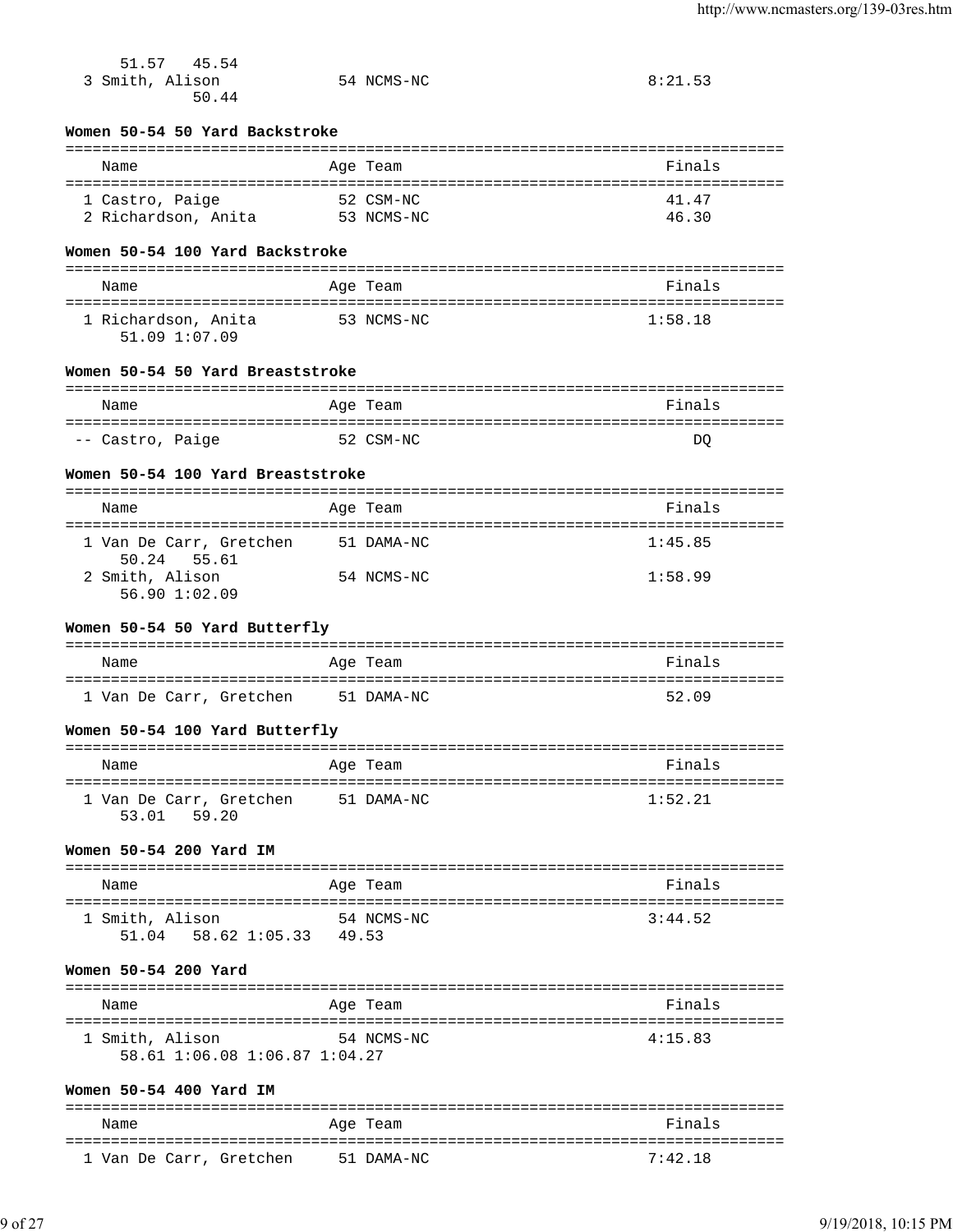55.02 1:02.57 1:03.99 1:02.04 1:00.97 1:02.75 1:34.84

#### **Women 55-59 50 Yard Freestyle**

| Name                | Age Team   | Finals |
|---------------------|------------|--------|
| 1 Stetson, Margaret | 57 DUKE-NC | 35.71  |

#### **Women 55-59 100 Yard Freestyle**

| Name                         |       | Age Team   | Finals  |
|------------------------------|-------|------------|---------|
| 1 Stetson, Margaret<br>37.60 | 44.36 | 57 DUKE-NC | 1:21.96 |

#### **Women 55-59 500 Yard Freestyle**

| Name                |       |       | Age Team   |       |       |       | Finals  |
|---------------------|-------|-------|------------|-------|-------|-------|---------|
|                     |       |       |            |       |       |       |         |
| 1 Stetson, Margaret |       |       | 57 DUKE-NC |       |       |       | 8:00.15 |
| 39.04               | 44.88 | 47.39 | 49.26      | 50.62 | 49.70 | 50.83 | 50.14   |
| 50.21               | 48.08 |       |            |       |       |       |         |

#### **Women 55-59 50 Yard Breaststroke**

| Name                | Age Team   | Finals |
|---------------------|------------|--------|
|                     |            |        |
| 1 Stetson, Margaret | 57 DUKE-NC | 43.80  |

### **Women 55-59 100 Yard Breaststroke**

| Name                         |       | Age Team   | Finals  |
|------------------------------|-------|------------|---------|
| 1 Stetson, Margaret<br>44.54 | 54.36 | 57 DUKE-NC | 1:38.90 |

#### **Women 65-69 100 Yard Freestyle**

| Name                                | Age Team   | Finals  |
|-------------------------------------|------------|---------|
| 1 Hovey, MaryAnna<br>46.98<br>51.78 | 65 DAMA-NC | 1:38.76 |

#### **Women 65-69 200 Yard Freestyle**

| Name              |       |       | Age Team   | Finals  |
|-------------------|-------|-------|------------|---------|
| 1 Hovey, MaryAnna |       |       | 65 DAMA-NC | 3:42.29 |
| 50.48             | 56.71 | 58.65 | 56.45      |         |

#### **Women 65-69 500 Yard Freestyle**

| Name             |       |       | Age Team   |       |       |       | Finals  |  |
|------------------|-------|-------|------------|-------|-------|-------|---------|--|
|                  |       |       |            |       |       |       |         |  |
| 1 Durrant, Betsy |       |       | 67 VMST-VA |       |       |       | 7:57.47 |  |
| 41 17            | 44.90 | 46.40 | 48.16      | 48.83 | 49.22 | 49.28 | 50.52   |  |
| 49.33            | 49.66 |       |            |       |       |       |         |  |

#### **Women 65-69 50 Yard Backstroke**

| Name             | Age Team   | Finals |
|------------------|------------|--------|
| 1 Durrant, Betsy | 67 VMST-VA | 42.83  |

**Women 65-69 100 Yard Backstroke**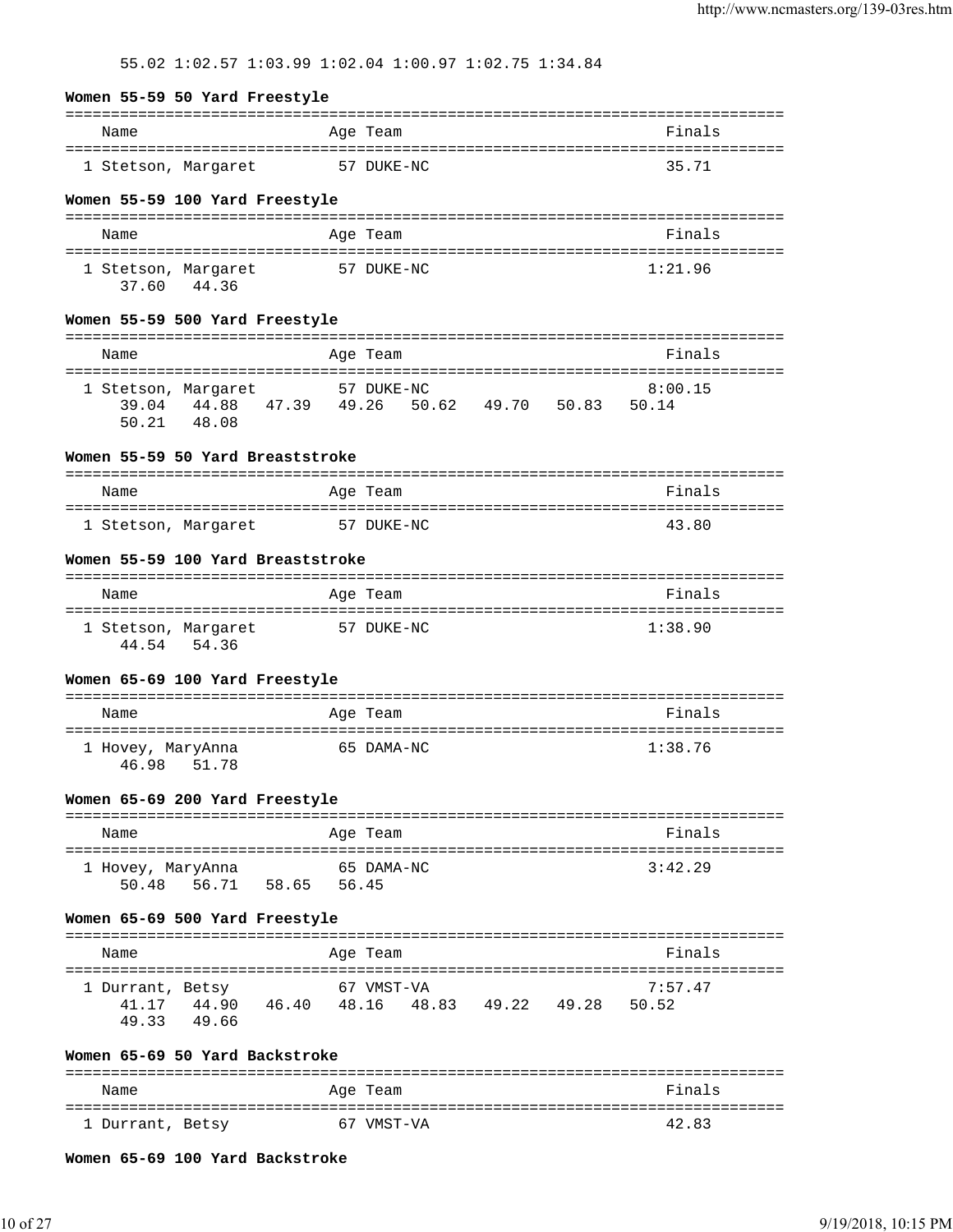|                                                                       |       | ========      |                                              |
|-----------------------------------------------------------------------|-------|---------------|----------------------------------------------|
| Name                                                                  |       | Age Team      | Finals                                       |
| 1 Durrant, Betsy<br>44.87<br>48.08                                    |       | 67 VMST-VA    | 1:32.95                                      |
| 2 Hovey, MaryAnna<br>55.80 1:04.76                                    |       | 65 DAMA-NC    | 2:00.56                                      |
| Women 65-69 50 Yard Breaststroke                                      |       |               |                                              |
| Name                                                                  |       | Age Team      | Finals                                       |
| 1 Durrant, Betsy                                                      |       | 67 VMST-VA    | 45.95                                        |
| Women 65-69 100 Yard IM                                               |       |               |                                              |
| Name                                                                  |       | Age Team      | Finals                                       |
| 1 Hovey, MaryAnna<br>55.56 58.61                                      |       | 65 DAMA-NC    | 1:54.17                                      |
| Women 65-69 200 Yard IM                                               |       |               |                                              |
| Name                                                                  |       | Age Team      | Finals                                       |
|                                                                       |       |               |                                              |
| 1 Hovey, MaryAnna<br>59.34 1:00.44 1:12.93 54.70                      |       | 65 DAMA-NC    | 4:07.41                                      |
| Men 18-24 50 Yard Freestyle                                           |       |               |                                              |
| Name                                                                  |       | Age Team      | Finals                                       |
|                                                                       |       | 24 RMYM-NC    | 22.09                                        |
| 1 Bain, Kyle<br>2 Alexander, Stephen 19 NCMS-NC                       |       |               | 25.25                                        |
| Men 18-24 100 Yard Freestyle                                          |       |               |                                              |
| Name                                                                  |       | Age Team      | Finals                                       |
| ===================================<br>1 Bain, Kyle<br>23.55<br>26.15 |       | 24 RMYM-NC    | -----------------------------------<br>49.70 |
| 2 Philips, Troy<br>23.79<br>27.68                                     |       | 20 Unattached | 51.47                                        |
| 3 Wilson, Eric<br>26.61 30.36                                         |       | 22 OSBC-NC    | 56.97                                        |
| 4 Alexander, Stephen<br>28.53<br>29.41                                |       | 19 NCMS-NC    | 57.94                                        |
| Men 18-24 200 Yard Freestyle                                          |       |               |                                              |
| Name                                                                  |       | Age Team      | Finals                                       |
| 1 Bain, Kyle<br>30.85 31.13<br>27.49                                  | 30.30 | 24 RMYM-NC    | 1:59.77                                      |
| 2 Wilson, Eric<br>29.28 33.68 35.35 34.98                             |       | 22 OSBC-NC    | 2:13.29                                      |
| Men 18-24 100 Yard Backstroke                                         |       |               |                                              |
| Name                                                                  |       | Age Team      | Finals                                       |
| 1 Wilson, Eric                                                        |       | 22 OSBC-NC    | 1:01.90                                      |
| 29.51 32.39                                                           |       |               |                                              |

**Men 18-24 100 Yard Breaststroke**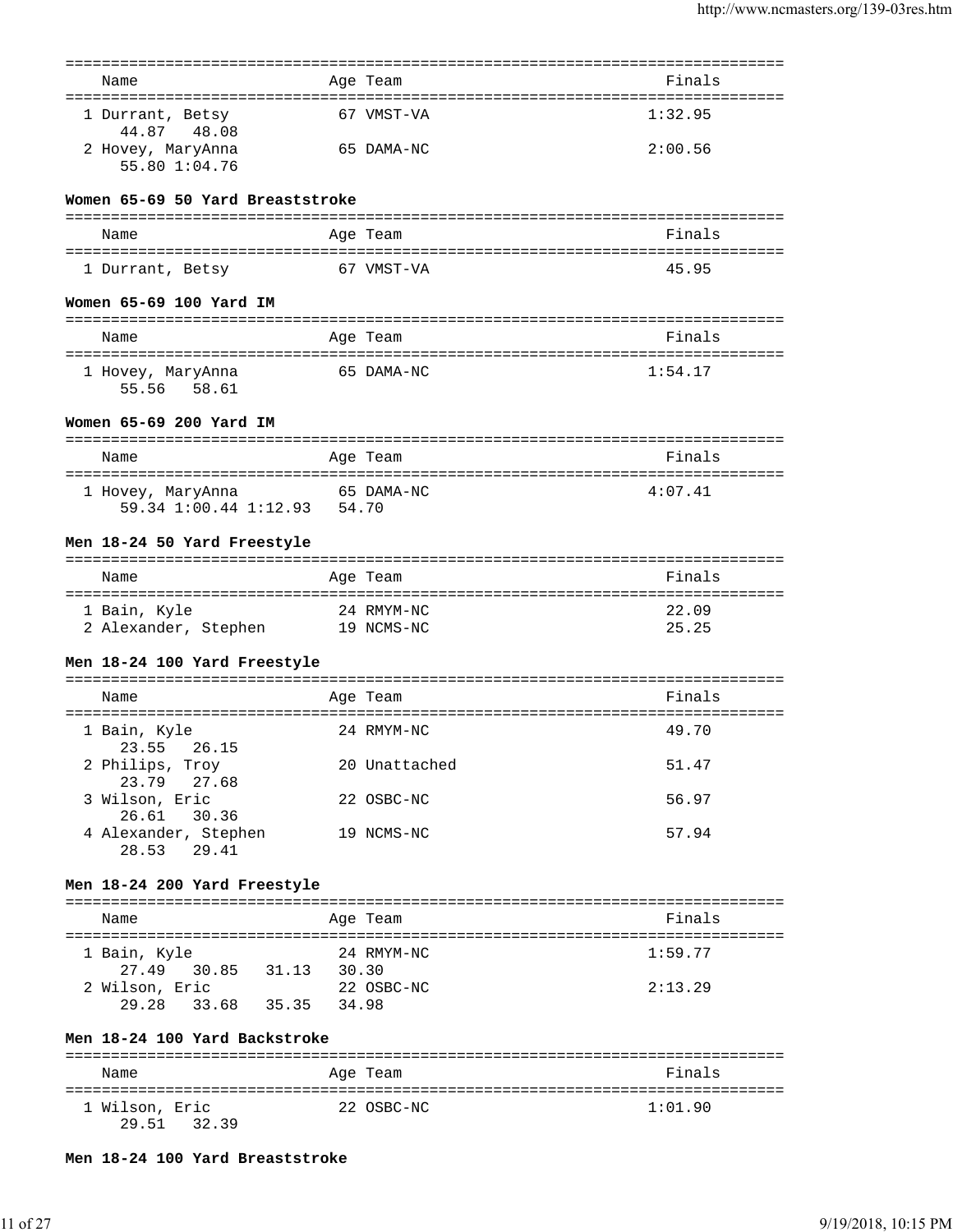| Name                                      |       | Age Team                     | Finals                            |
|-------------------------------------------|-------|------------------------------|-----------------------------------|
|                                           |       |                              |                                   |
| 1 Alexander, Stephen<br>34.10<br>36.14    |       | 19 NCMS-NC                   | 1:10.24                           |
| Men 18-24 50 Yard Butterfly               |       |                              |                                   |
| Name                                      |       | Age Team                     | Finals                            |
| 1 Bain, Kyle                              |       | 24 RMYM-NC                   | 24.75                             |
| 2 Alexander, Stephen 19 NCMS-NC           |       |                              | 28.23                             |
|                                           |       |                              |                                   |
| Men 18-24 100 Yard Butterfly              |       |                              | ================================= |
| Name                                      |       | Age Team                     | Finals                            |
|                                           |       |                              |                                   |
| 1 Philips, Troy<br>28.03 34.80            |       | 20 Unattached                | 1:02.83                           |
| Men 18-24 200 Yard                        |       |                              |                                   |
|                                           |       |                              |                                   |
| Name                                      |       | Age Team                     | Finals                            |
| 1 Wilson, Eric<br>32.56 37.48 39.33 39.10 |       | 22 OSBC-NC                   | 2:28.47                           |
| Men 18-24 200 Yard IM                     |       |                              |                                   |
| Name                                      |       | Age Team                     | Finals                            |
| 1 Wilson, Eric<br>29.35 35.25 38.57 32.44 |       | 22 OSBC-NC                   | 2:15.61                           |
| Men 25-29 50 Yard Freestyle               |       |                              |                                   |
| Name                                      |       | Age Team                     | Finals                            |
|                                           |       |                              |                                   |
| 1 Krayer, Michael                         |       | 26 RAM-NC                    | 21.76<br>23.69                    |
| 2 Miller, Christopher<br>3 Caruth, Joseph |       | 27 DAMA-NC<br>27 DAMA-NC     | 26.04                             |
| Men 25-29 100 Yard Freestyle              |       |                              |                                   |
|                                           |       |                              |                                   |
| Name                                      |       | Age Team                     | Finals                            |
| 1 Krayer, Michael                         |       | 26 RAM-NC                    | 48.53                             |
| 23.44<br>25.09<br>2 Caruth, Joseph        |       | 27 DAMA-NC                   | 58.35                             |
| 27.96<br>30.39<br>3 Eudailey, Joshua      |       | 26 DAMA-NC                   | 1:08.88                           |
| 32.67<br>36.21<br>4 Shue, Billy           |       | 25 CSM-NC                    | 1:16.02                           |
| 35.84<br>40.18                            |       |                              |                                   |
| Men 25-29 200 Yard Freestyle              |       | ===========                  |                                   |
| Name                                      |       | Age Team<br>================ | Finals                            |
| 1 Krayer, Michael                         |       | 26 RAM-NC                    | 1:58.57                           |
| 27.11 30.69<br>31.12                      | 29.65 |                              |                                   |
| 2 Caruth, Joseph                          |       | 27 DAMA-NC                   | 2:06.23                           |
| 29.01<br>32.35<br>33.55                   | 31.32 |                              |                                   |
| Men 25-29 500 Yard Freestyle              |       |                              |                                   |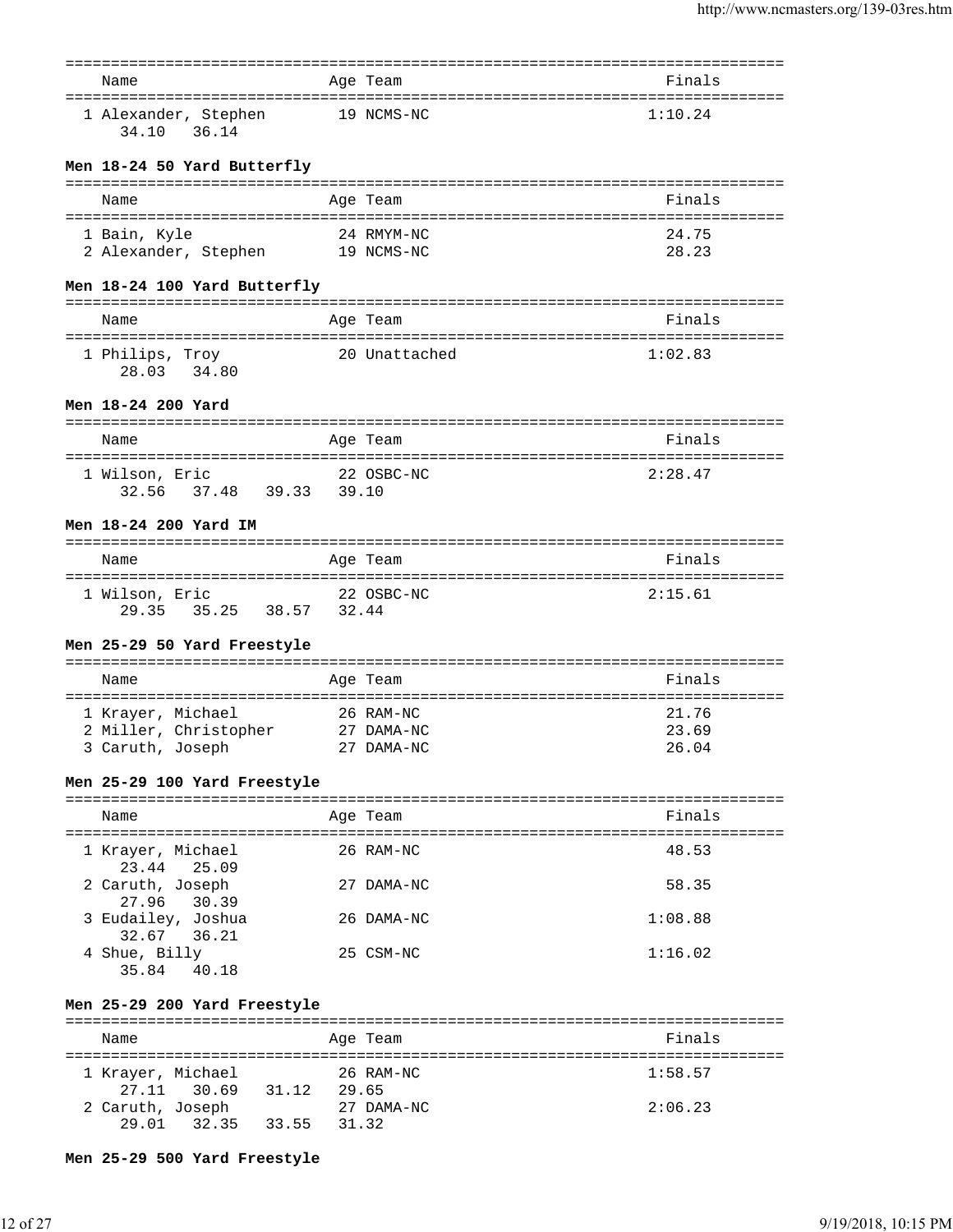| Name                                             | Age Team                                  | ====================================<br>Finals |
|--------------------------------------------------|-------------------------------------------|------------------------------------------------|
|                                                  |                                           |                                                |
| 1 Eudailey, Joshua                               | 26 DAMA-NC                                | 7:05.50                                        |
| 36.48<br>41.19                                   | 40.23 1:25.71  44.07  44.29  43.72  45.00 | 44.97                                          |
|                                                  |                                           |                                                |
| Men 25-29 50 Yard Backstroke                     |                                           |                                                |
|                                                  |                                           |                                                |
| Name                                             | Age Team                                  | Finals                                         |
| 1 Miller, Christopher                            | 27 DAMA-NC                                | 27.10                                          |
| 2 Caruth, Joseph                                 | 27 DAMA-NC                                | 32.63                                          |
| 3 Shue, Billy                                    | 25 CSM-NC                                 | 44.57                                          |
| Men 25-29 50 Yard Breaststroke                   |                                           |                                                |
|                                                  |                                           |                                                |
| Name                                             | Age Team                                  | Finals                                         |
| 1 Miller, Christopher                            | 27 DAMA-NC                                | 31.23                                          |
| 2 Shue, Billy                                    | 25 CSM-NC                                 | 43.37                                          |
|                                                  |                                           |                                                |
| Men 25-29 100 Yard Breaststroke                  |                                           |                                                |
| Name                                             | Age Team                                  | Finals                                         |
| ======================================           |                                           |                                                |
| 1 Shue, Billy<br>44.25 50.74                     | 25 CSM-NC                                 | 1:34.99                                        |
|                                                  |                                           |                                                |
| Men 25-29 50 Yard Butterfly                      |                                           |                                                |
|                                                  |                                           |                                                |
| Name                                             | Age Team                                  | Finals                                         |
| 1 Miller, Christopher                            | 27 DAMA-NC                                | 24.56                                          |
|                                                  |                                           |                                                |
| Men 25-29 100 Yard IM                            |                                           |                                                |
| Name                                             | Age Team                                  | Finals                                         |
|                                                  |                                           |                                                |
| 1 Miller, Christopher<br>32.34<br>26.91          | 27 DAMA-NC                                | 59.25                                          |
| 2 Eudailey, Joshua                               | 26 DAMA-NC                                | 1:19.81                                        |
| 39.02<br>40.79                                   |                                           |                                                |
| 3 Shue, Billy                                    | 25 CSM-NC                                 | 1:34.60                                        |
| 46.15 48.45                                      |                                           |                                                |
| Men 25-29 200 Yard                               |                                           |                                                |
|                                                  |                                           |                                                |
| Name                                             | Age Team                                  | Finals                                         |
| 1 Caruth, Joseph                                 | 27 DAMA-NC                                | 2:53.37                                        |
| 42.04 44.09 44.09 43.15                          |                                           |                                                |
|                                                  |                                           |                                                |
| Men 25-29 200 Yard IM                            |                                           |                                                |
| Name                                             | Age Team                                  | Finals                                         |
|                                                  |                                           |                                                |
| 1 Eudailey, Joshua<br>41.19  46.80  54.35  39.29 | 26 DAMA-NC                                | 3:01.63                                        |
|                                                  |                                           |                                                |
| Men 25-29 400 Yard IM                            |                                           |                                                |
|                                                  |                                           |                                                |
| Name                                             | Age Team                                  | Finals                                         |
| -- Eudailey, Joshua                              | 26 DAMA-NC                                | DO                                             |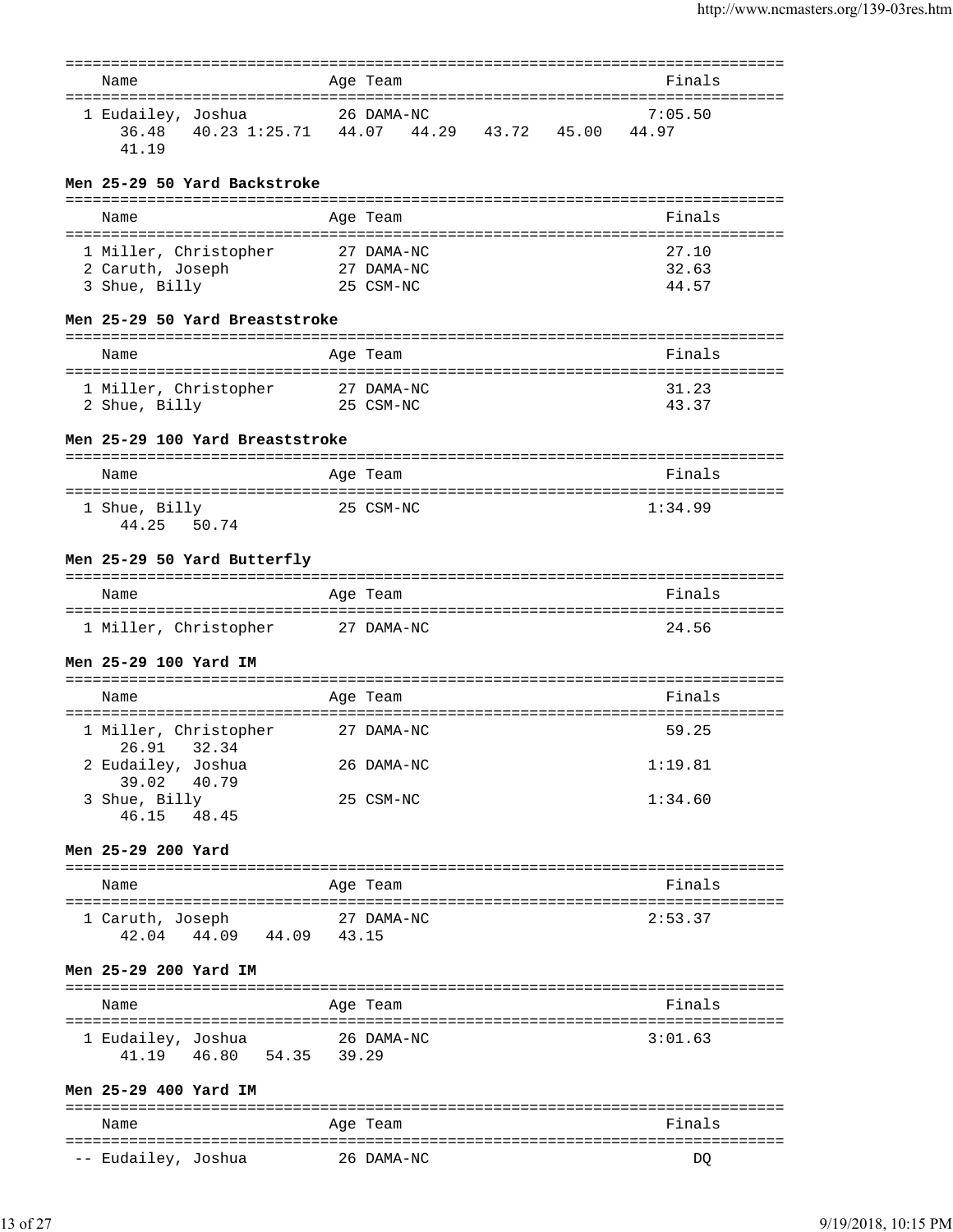43.40 49.60 52.16 54.29 56.40 58.05 49.29

#### **Men 30-34 50 Yard Freestyle**

| Name                                | Age Team                 | Finals         |
|-------------------------------------|--------------------------|----------------|
| 1 Bowman, Frank                     | 34 NCMS-NC               | 23.35          |
| 2 Sadosky, Daniel<br>3 Gould, Jason | 34 DAMA-NC<br>32 GCYM-NC | 24.87<br>28.29 |

# **Men 30-34 100 Yard Freestyle**

| Name                          | Age Team   | Finals  |
|-------------------------------|------------|---------|
| 1 Gould, Jason<br>30.47 35.67 | 32 GCYM-NC | 1:06.14 |

#### **Men 30-34 200 Yard Freestyle**

| Name                     |             |       | Age Team |            | Finals  |  |
|--------------------------|-------------|-------|----------|------------|---------|--|
| 1 Martin, Andy           | 26.94 29.89 | 30.54 | 29.03    | 34 NCMS-NC | 1:56.40 |  |
| 2 Bowman, Frank<br>29.26 | 30.88       | 30.38 | 29.96    | 34 NCMS-NC | 2:00.48 |  |

### **Men 30-34 500 Yard Freestyle**

| Name              |       |       | Age Team   |       |       |       | Finals  |  |
|-------------------|-------|-------|------------|-------|-------|-------|---------|--|
| 1 Medendorp, Mark |       |       | 31 DAMA-NC |       |       |       | 5:22.17 |  |
| 27.36             | 29.98 | 31.46 | 32.89      | 32.77 | 33.20 | 33.22 | 33.52   |  |
| 33.89             | 33.88 |       |            |       |       |       |         |  |
| 2 Ferris, Michael |       |       | 32 MAC-NC  |       |       |       | 5:32.47 |  |
| 29.02             | 32.35 | 33.11 | 33.89      | 33.89 | 34.31 | 34.18 | 34.04   |  |
| 34.33             | 33.35 |       |            |       |       |       |         |  |
| 3 Parr, Derek     |       |       | 34 DAMA-NC |       |       |       | 5:51.16 |  |
| 30.05             | 35.02 | 36.65 | 35.94      | 36.37 | 36.33 | 36.02 | 36.54   |  |
| 34.77             | 33.47 |       |            |       |       |       |         |  |

# **Men 30-34 50 Yard Backstroke**

| Name                | Age Team   | Finals |
|---------------------|------------|--------|
| 1 Bowman, Frank     | 34 NCMS-NC | 27.80  |
| 2 O'Sullivan, Jamie | 32 GCYM-NC | 38.45  |

# **Men 30-34 50 Yard Breaststroke**

# =============================================================================== Name **Age Team** Age Team **Finals** =============================================================================== 1 Parr, Derek 34 DAMA-NC 31.57 2 Sadosky, Daniel 34 DAMA-NC 32.17

| 3 O'Sullivan, Jamie | 32 GCYM-NC | 37.29 |
|---------------------|------------|-------|
| 4 Gould, Jason      | 32 GCYM-NC | 38.43 |
|                     |            |       |

# **Men 30-34 100 Yard Breaststroke**

| Name                             | Age Team   | Finals  |  |  |  |
|----------------------------------|------------|---------|--|--|--|
| 1 Sadosky, Daniel<br>33.12 36.29 | 34 DAMA-NC | 1:09.41 |  |  |  |
| 2 Medendorp, Mark<br>32.89 38.35 | 31 DAMA-NC | 1:11.24 |  |  |  |
| 3 Parr, Derek                    | 34 DAMA-NC | 1:11.61 |  |  |  |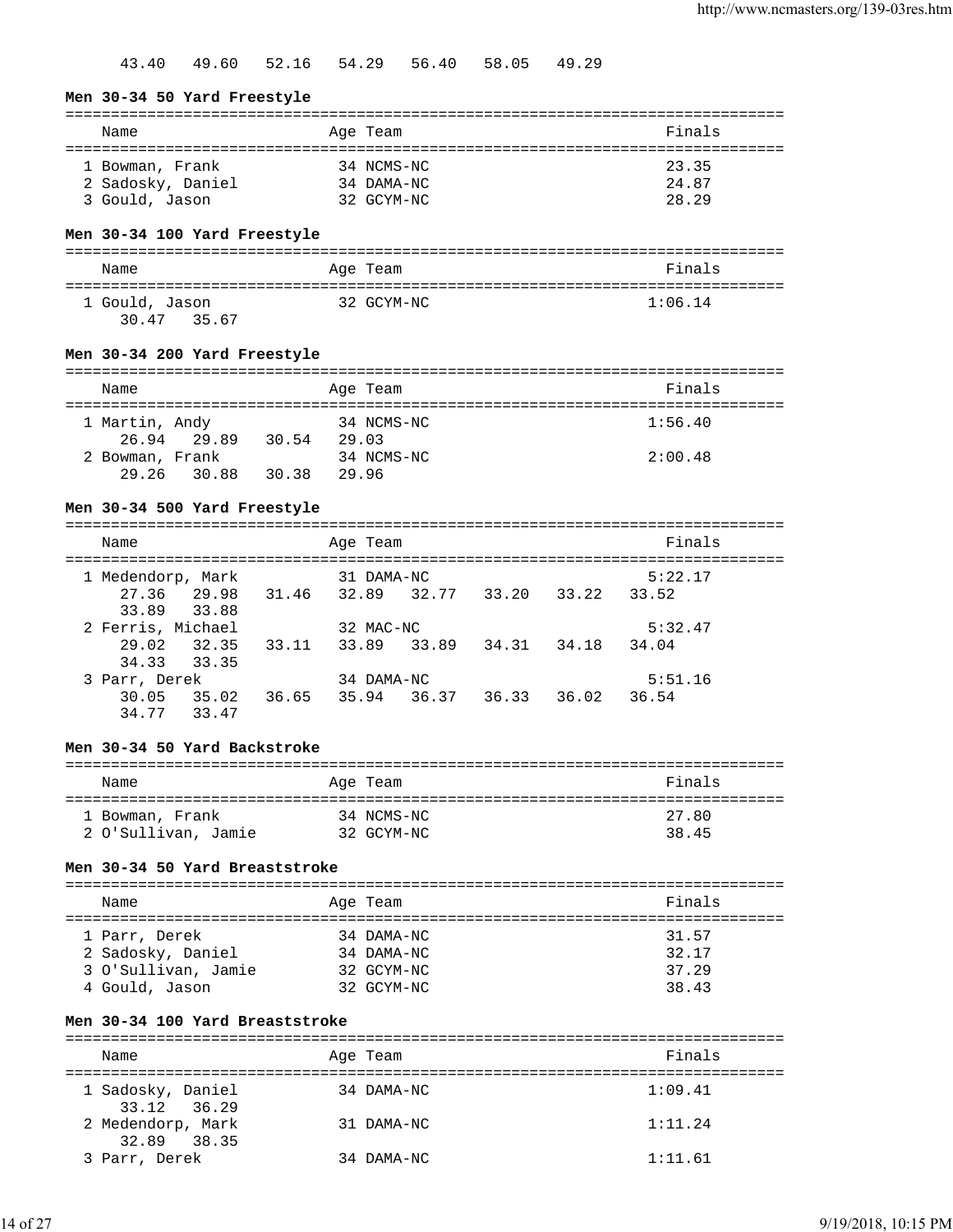| 34.00 37.61<br>4 Ferris, Michael | 32 MAC-NC  | 1:15.38 |
|----------------------------------|------------|---------|
| 35.61 39.77                      |            |         |
| 5 O'Sullivan, Jamie              | 32 GCYM-NC | 1:20.66 |
| 38.23<br>42.43                   |            |         |

# **Men 30-34 50 Yard Butterfly**

| Name            | Age Team   | Finals |
|-----------------|------------|--------|
|                 |            |        |
| 1 Bowman, Frank | 34 NCMS-NC | 25.18  |

# **Men 30-34 100 Yard Butterfly**

| Name                                | Age Team   | Finals  |
|-------------------------------------|------------|---------|
| 1 Medendorp, Mark<br>26.21 30.43    | 31 DAMA-NC | 56.64   |
| 2 Ferris, Michael<br>28.78<br>32.03 | 32 MAC-NC  | 1:00.81 |

# **Men 30-34 100 Yard IM**

| Name                             | Age Team   | Finals  |
|----------------------------------|------------|---------|
| 1 Martin, Andy<br>27.75 31.65    | 34 NCMS-NC | 59.40   |
| 2 Bowman, Frank<br>28.52 34.44   | 34 NCMS-NC | 1:02.96 |
| 3 Sadosky, Daniel<br>31.02 34.12 | 34 DAMA-NC | 1:05.14 |
| 4 Parr, Derek<br>33.19 37.28     | 34 DAMA-NC | 1:10.47 |

# **Men 30-34 200 Yard IM**

| Name              |       |       | Age Team   | Finals  |
|-------------------|-------|-------|------------|---------|
|                   |       |       |            |         |
| 1 Martin, Andy    |       |       | 34 NCMS-NC | 2:08.26 |
| 27.83             | 32.15 | 38.62 | 29.66      |         |
| 2 Sadosky, Daniel |       |       | 34 DAMA-NC | 2:29.23 |
| 29 53             | 39.58 | 42.20 | 37.92      |         |

# **Men 30-34 200 Yard**

| Name              |                | Age Team   | Finals  |
|-------------------|----------------|------------|---------|
| 1 Medendorp, Mark |                | 31 DAMA-NC | 2:12.70 |
| 28.64<br>32.25    | 34.19<br>37.62 |            |         |

### **Men 30-34 400 Yard IM**

| Name          |       |       | Age Team   |       |       |       | Finals  |  |
|---------------|-------|-------|------------|-------|-------|-------|---------|--|
| 1 Parr, Derek |       |       | 34 DAMA-NC |       |       |       | 5:38.90 |  |
| 33 18         | 40.37 | 50.76 | 49.40      | 42.82 | 45.07 | 38.98 | 38.32   |  |

# **Men 35-39 50 Yard Freestyle**

| Name               | Age Team      | Finals |
|--------------------|---------------|--------|
|                    |               |        |
| 1 Davis, Matt      | 36 DAMA-NC    | 25.25  |
| 2 Hayworth, Hunter | 38 NCMS-NC    | 25.99  |
| 3 El-Khoury, Habib | 39 Unattached | 28.28  |
| 4 Hurt, John       | 38 DUKE-NC    | 29.67  |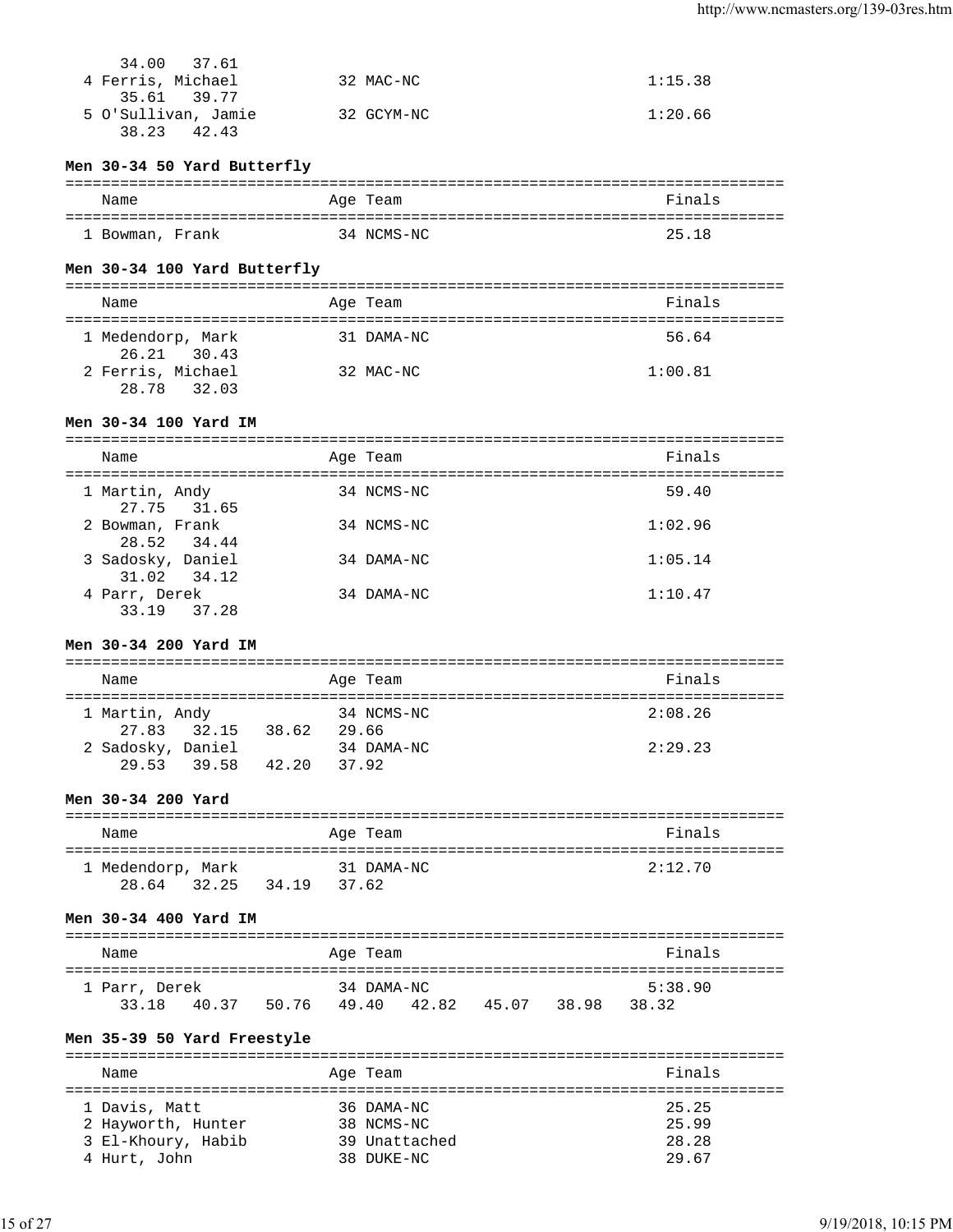### **Men 35-39 100 Yard Freestyle**

| Name                              | Age Team      | Finals  |
|-----------------------------------|---------------|---------|
| 1 Crankshaw, Erik<br>25.94 28.69  | 36 DUKE-NC    | 54.63   |
| 2 Davis, Matt<br>26.52 29.22      | 36 DAMA-NC    | 55.74   |
| 3 Hayworth, Hunter<br>27.92 32.13 | 38 NCMS-NC    | 1:00.05 |
| 4 El-Khoury, Habib<br>31.25 32.18 | 39 Unattached | 1:03.43 |
| 5 Hurt, John<br>30.46 34.23       | 38 DUKE-NC    | 1:04.69 |

# **Men 35-39 200 Yard Freestyle**

| Name                                       | Age Team               | Finals  |
|--------------------------------------------|------------------------|---------|
| 1 Crankshaw, Erik<br>27.74 30.55 31.27     | 36 DUKE-NC<br>30.93    | 2:00.49 |
| 2 Davis, Matt<br>29.69 32.35 1:08.86       | 36 DAMA-NC             | 2:10.90 |
| 3 El-Khoury, Habib<br>38.85<br>31.66 35.59 | 39 Unattached<br>40.84 | 2:26.94 |

### **Men 35-39 500 Yard Freestyle**

| Name              |       |       | Age Team    |       |             | Finals  |  |
|-------------------|-------|-------|-------------|-------|-------------|---------|--|
| 1 Crankshaw, Erik |       |       | 36 DUKE-NC  |       |             | 5:17.97 |  |
| 27.85 31.34       |       | 32.69 | 33.09 33.29 |       | 32.95 32.20 | 31.74   |  |
| 31.78 31.04       |       |       |             |       |             |         |  |
| 2 Davis, Matt     |       |       | 36 DAMA-NC  |       |             | 6:00.32 |  |
| 31.22             | 32.91 | 34.01 | 35.54       | 36.62 | 37.76 38.52 | 38.50   |  |
| 38.52             | 36.72 |       |             |       |             |         |  |

#### **Men 35-39 50 Yard Backstroke**

| Name         | Age Team   | Finals |
|--------------|------------|--------|
| 1 Hurt, John | 38 DUKE-NC | 35.63  |

### **Men 35-39 100 Yard Backstroke**

| Name            | Age Team   | Finals  |
|-----------------|------------|---------|
| 1 Monast, Jonas | 37 DAMA-NC | 1:10.99 |
| 35 03<br>35.96  |            |         |

### **Men 35-39 50 Yard Butterfly**

| Name               | Age Team      | Finals |
|--------------------|---------------|--------|
| 1 Ortiz, Juan      | 35 DUKE-NC    | 25.88  |
| 2 Monast, Jonas    | 37 DAMA-NC    | 29.42  |
| 3 Hurt, John       | 38 DUKE-NC    | 30.13  |
| 4 El-Khoury, Habib | 39 Unattached | 32.45  |

### **Men 35-39 100 Yard Butterfly**

| Name          | Age Team   | Finals |
|---------------|------------|--------|
| 1 Ortiz, Juan | 35 DUKE-NC | 57.91  |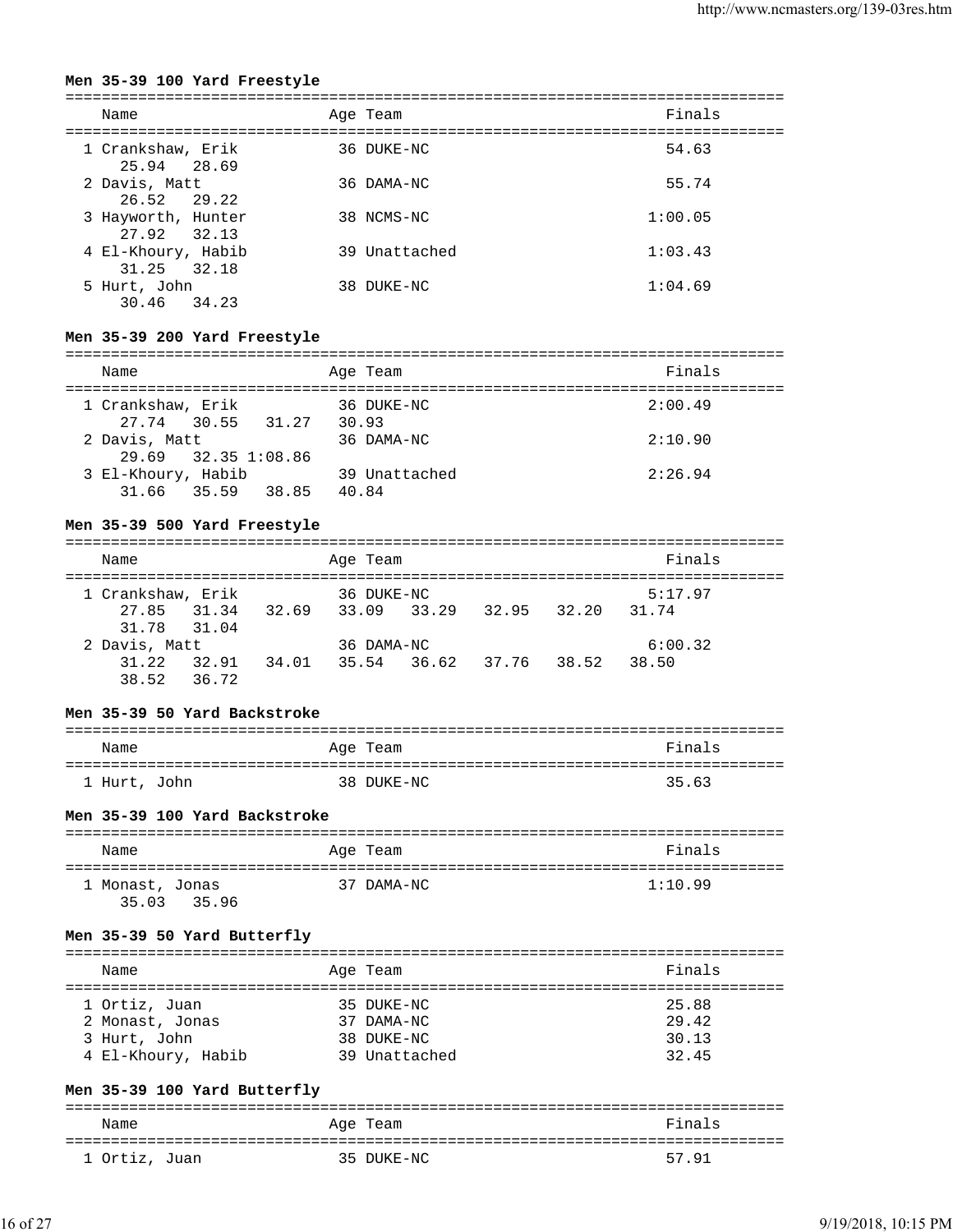| 27.19 30.72       |            |       |
|-------------------|------------|-------|
| 2 Crankshaw, Erik | 36 DUKE-NC | 59.95 |
| 28.22 31.73       |            |       |

# **Men 35-39 100 Yard IM**

| Name                             | Age Team   | Finals  |
|----------------------------------|------------|---------|
| 1 Crankshaw, Erik<br>28.14 33.29 | 36 DUKE-NC | 1:01.43 |
| 2 Monast, Jonas<br>31.02 35.23   | 37 DAMA-NC | 1:06.25 |
| 3 Davis, Matt<br>31.54 35.35     | 36 DAMA-NC | 1:06.89 |
| -- Hurt, John<br>32.57 40.11     | 38 DUKE-NC | DO      |

# **Men 35-39 200 Yard**

| Name          |       |       | Age Team   | Finals  |
|---------------|-------|-------|------------|---------|
| 1 Ortiz, Juan |       |       | 35 DUKE-NC | 2:17.05 |
| 27.79 33.24   | 35.98 | 40.04 |            |         |

# **Men 35-39 200 Yard IM**

| Name            |             |       |       | Age Team   | Finals  |
|-----------------|-------------|-------|-------|------------|---------|
| 1 Monast, Jonas |             |       |       | 37 DAMA-NC | 2:22.97 |
|                 | 29.70 37.59 | 42.73 | 32.95 |            |         |

# **Men 35-39 400 Yard IM**

| Name            |       |       | Age Team   |       |       |       | Finals  |  |
|-----------------|-------|-------|------------|-------|-------|-------|---------|--|
| 1 Monast, Jonas |       |       | 37 DAMA-NC |       |       |       | 5:06.89 |  |
| 31.93           | 35.77 | 40.60 | 40.27      | 43.69 | 44.67 | 35.10 | 34.86   |  |

#### **Men 40-44 50 Yard Freestyle**

| Name                                                                     | Age Team                                           | Finals                           |
|--------------------------------------------------------------------------|----------------------------------------------------|----------------------------------|
| 1 Schultz, Norman<br>2 Pistorio, Tyge<br>3 Barndt, Brian<br>4 Kern, Paul | 43 MAC-NC<br>43 MAC-NC<br>41 NCMS-NC<br>40 NCMS-NC | 23.30<br>23.85<br>28.77<br>28.99 |

### **Men 40-44 100 Yard Freestyle**

| Name                             | Age Team      | Finals |
|----------------------------------|---------------|--------|
| 1 Schultz, Norman<br>25.06 26.54 | 43 MAC-NC     | 51.60  |
| 2 Pistorio, Tyge<br>25.34 26.94  | 43 MAC-NC     | 52.28  |
| 3 O'Neil, Jeff<br>27.55 28.99    | 42 Unattached | 56.54  |

# **Men 40-44 200 Yard Freestyle**

| Name                          |       | Age Team               | Finals  |
|-------------------------------|-------|------------------------|---------|
| 1 O'Neil, Jeff<br>29.51 32.22 | 31.79 | 42 Unattached<br>32.45 | 2:05.97 |
| 2 Savoldi, Mark               |       | 42 DAMA-NC             | 2:26.77 |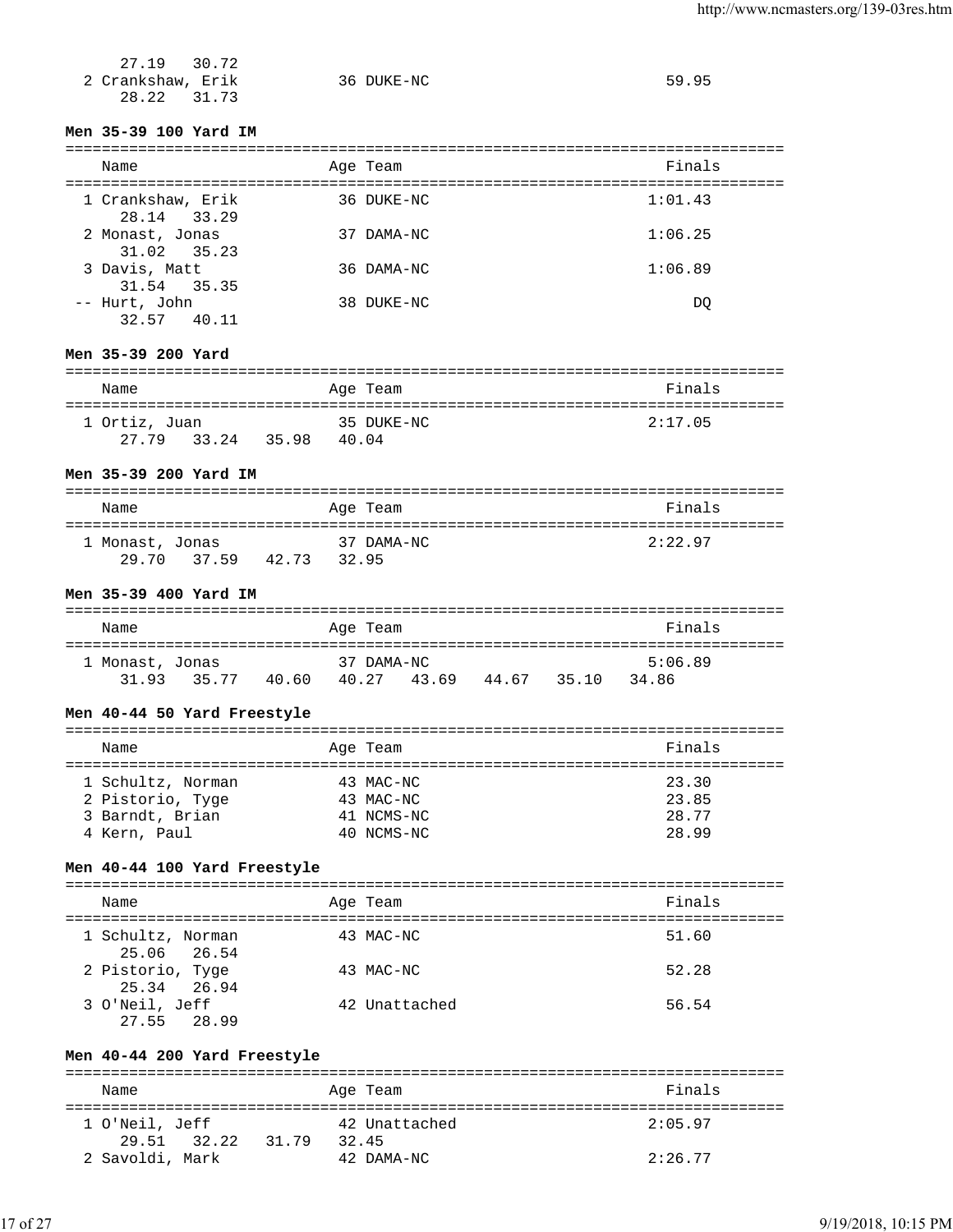32.47 36.92 39.05 38.33

#### **Men 40-44 500 Yard Freestyle**

| Name             |                     |                                 | Age Team   |       |       | Finals  |  |
|------------------|---------------------|---------------------------------|------------|-------|-------|---------|--|
| 1 Pistorio, Tyge |                     |                                 | 43 MAC-NC  |       |       | 5:19.53 |  |
| 30.09            |                     | 32.58 32.72 32.84 32.41         |            | 32.30 | 32.01 | 31.96   |  |
| 31.68            | 30.94               |                                 |            |       |       |         |  |
| 2 Savoldi, Mark  |                     |                                 | 42 DAMA-NC |       |       | 6:32.37 |  |
|                  | 33.15 36.98 2:00.40 |                                 | 40.83      |       | 40.81 | 40.96   |  |
| 38.54            |                     |                                 |            |       |       |         |  |
| 3 Barndt, Brian  |                     |                                 | 41 NCMS-NC |       |       | 6:51.44 |  |
|                  |                     | 36.64 40.41 1:22.74 41.79 41.68 |            | 42.00 | 41.80 | 43.34   |  |
| 41.04            |                     |                                 |            |       |       |         |  |

### **Men 40-44 100 Yard Backstroke**

| Name                          | Age Team      | Finals  |  |  |  |  |
|-------------------------------|---------------|---------|--|--|--|--|
| 1 Lynch, Ted<br>30.97 32.73   | 40 Unattached | 1:03.70 |  |  |  |  |
| 2 O'Neil, Jeff<br>33.89 34.67 | 42 Unattached | 1:08.56 |  |  |  |  |

### **Men 40-44 50 Yard Breaststroke**

| Name            | Age Team   | Finals |
|-----------------|------------|--------|
| 1 Barndt, Brian | 41 NCMS-NC | 36.97  |

#### **Men 40-44 100 Yard Breaststroke**

| Name                     |       | Age Team   | Finals  |
|--------------------------|-------|------------|---------|
| 1 Kern, Paul<br>37.09    | 43.46 | 40 NCMS-NC | 1:20.55 |
| 2 Savoldi, Mark<br>38.02 | 43.73 | 42 DAMA-NC | 1:21.75 |

#### **Men 40-44 50 Yard Butterfly**

| Name         | Age Team   | Finals |
|--------------|------------|--------|
| 1 Kern, Paul | 40 NCMS-NC | 31.18  |

### **Men 40-44 100 Yard Butterfly**

| Name                             | Age Team      | Finals  |
|----------------------------------|---------------|---------|
| 1 Schultz, Norman<br>28.11 32.42 | 43 MAC-NC     | 1:00.53 |
| 2 Lynch, Ted<br>29.62 35.10      | 40 Unattached | 1:04.72 |
| 3 Kern, Paul<br>35.02 42.62      | 40 NCMS-NC    | 1:17.64 |

#### **Men 40-44 100 Yard IM**

| Name                          | Age Team      | Finals  |
|-------------------------------|---------------|---------|
| 1 O'Neil, Jeff<br>30.05 33.58 | 42 Unattached | 1:03.63 |

#### **Men 40-44 200 Yard IM**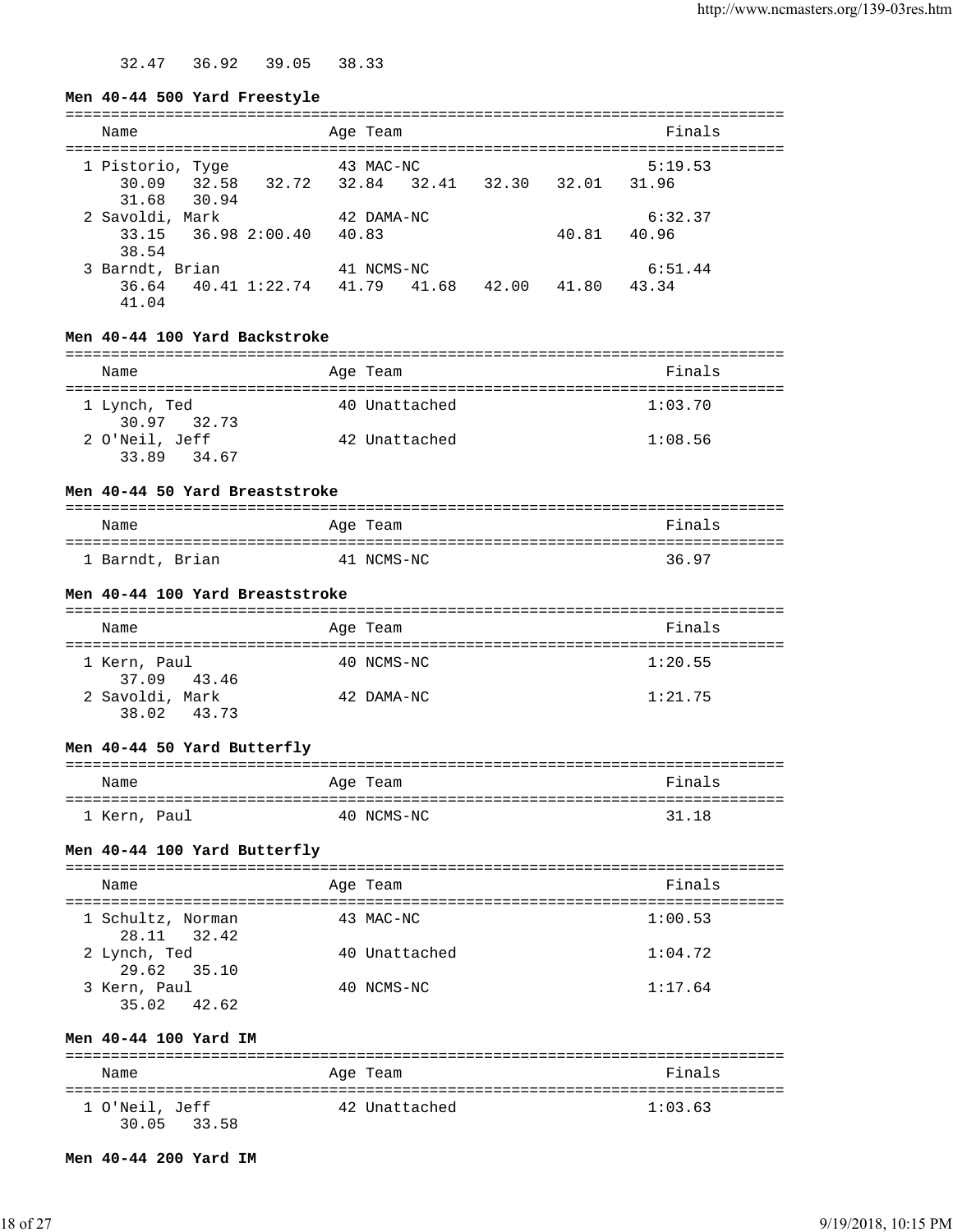| Name                             |       | Age Team               | Finals  |
|----------------------------------|-------|------------------------|---------|
| 1 Schultz, Norman<br>28.81 35.80 | 38.02 | 43 MAC-NC<br>30.65     | 2:13.28 |
| 2 O'Neil, Jeff<br>29.16 37.18    | 40.20 | 42 Unattached<br>33.29 | 2:19.83 |
| 3 Lynch, Ted<br>29.42<br>37.16   | 43.72 | 40 Unattached<br>31.10 | 2:21.40 |

### **Men 40-44 400 Yard IM**

=============================================================================== Name **Age Team** Age Team **Finals** =============================================================================== 1 Pistorio, Tyge  $43$  MAC-NC  $4:48.87$  31.61 33.97 37.66 36.81 43.86 42.65 31.57 30.74 2 Schultz, Norman 43 MAC-NC 5:20.82 34.73 40.07 44.07 43.12 44.80 43.55 36.22 34.26 3 Kern, Paul 40 NCMS-NC 6:09.81 34.72 45.02 48.13 47.31 50.10 53.43 47.06 44.04

### **Men 45-49 50 Yard Freestyle**

=============================================================================== Name **Age Team** Age Team **Finals** =============================================================================== 1 Malsbury, David 47 VMST-VA 24.35 2 Bacon, David 45 DAMA-NC 24.81 3 Feldman, Paul 48 DAMA-NC 25.05 4 Johnson, Steven 5 Rehanek, Todd 47 GSMS-NC 26.59

#### **Men 45-49 100 Yard Freestyle**

| Name                             |  | Age Team   | Finals |
|----------------------------------|--|------------|--------|
| 1 Feldman, Paul<br>26.23 28.25   |  | 48 DAMA-NC | 54.48  |
| 2 Bacon, David<br>26.70 29.18    |  | 45 DAMA-NC | 55.88  |
| 3 Johnson, Steven<br>27.21 29.67 |  | 49 RAM-NC  | 56.88  |

### **Men 45-49 200 Yard Freestyle**

| Name              |             |       | Age Team           | Finals  |
|-------------------|-------------|-------|--------------------|---------|
| 1 Johnson, Steven | 29.36 31.66 | 32.48 | 49 RAM-NC<br>32.12 | 2:05.62 |
| 2 Feldman, Paul   |             |       | 48 DAMA-NC         | 2:05.88 |
| 28.72             | 31.35       | 32.60 | 33.21              |         |

#### **Men 45-49 500 Yard Freestyle**

| Name                                   |       |       | Age Team            |       |       |       | Finals           |  |
|----------------------------------------|-------|-------|---------------------|-------|-------|-------|------------------|--|
| 1 Bacon, David<br>31.53<br>35.96 34.90 | 34.48 | 35.93 | 45 DAMA-NC<br>37.20 | 35.93 | 36.28 | 36.39 | 5:54.99<br>36.39 |  |

#### **Men 45-49 50 Yard Backstroke**

| Name              | Age Team   | Finals |
|-------------------|------------|--------|
| 1 Malsbury, David | 47 VMST-VA | 28.06  |
| 2 Rehanek, Todd   | 47 GSMS-NC | 33.44  |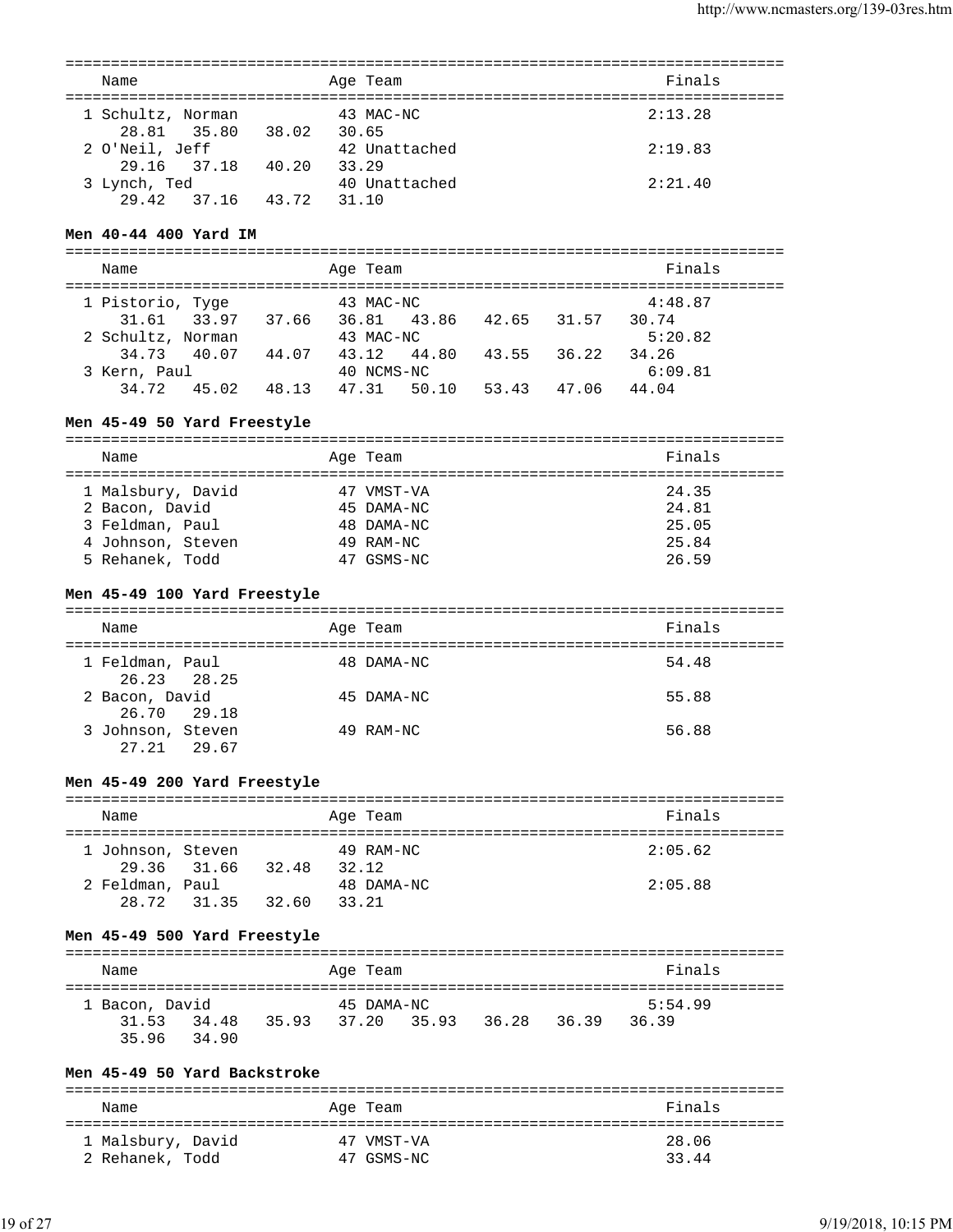|  | 3 Love, | Robert |
|--|---------|--------|
|--|---------|--------|

# 46 DAMA-NC 35.16

**Men 45-49 50 Yard Breaststroke**

| Name              | Age Team   | Finals |
|-------------------|------------|--------|
| 1 Malsbury, David | 47 VMST-VA | 30.76  |
| 2 Rehanek, Todd   | 47 GSMS-NC | 35.05  |

### **Men 45-49 50 Yard Butterfly**

| Name              |  | Age Team   | Finals |
|-------------------|--|------------|--------|
|                   |  |            |        |
| 1 Malsbury, David |  | 47 VMST-VA | 26.69  |
| 2 Feldman, Paul   |  | 48 DAMA-NC | 27.53  |
| 3 Johnson, Steven |  | 49 RAM-NC  | 28.06  |
| 4 Love, Robert    |  | 46 DAMA-NC | 30.62  |
| 5 Rehanek, Todd   |  | 47 GSMS-NC | 33.38  |

# **Men 45-49 100 Yard Butterfly**

| Name            |       | Age Team   | Finals  |
|-----------------|-------|------------|---------|
| 1 Feldman, Paul |       | 48 DAMA-NC | 1:04.35 |
| 30.83           | 33.52 |            |         |

#### **Men 45-49 100 Yard IM**

| Name                             | Age Team   | Finals  |
|----------------------------------|------------|---------|
| 1 Bacon, David<br>31.11 35.00    | 45 DAMA-NC | 1:06.11 |
| 2 Johnson, Steven<br>30.23 36.75 | 49 RAM-NC  | 1:06.98 |
| 3 Love, Robert<br>34.79 41.12    | 46 DAMA-NC | 1:15.91 |
| 4 Rehanek, Todd<br>35.41 41.82   | 47 GSMS-NC | 1:17.23 |

#### **Men 45-49 200 Yard IM**

| Name           |       |       | Age Team   | Finals  |
|----------------|-------|-------|------------|---------|
| 1 Bacon, David |       |       | 45 DAMA-NC | 2:27.52 |
| 31.35 38.26    | 44.01 | 33.90 |            |         |

# **Men 50-54 50 Yard Freestyle**

| Name                                 | Age Team                | Finals         |
|--------------------------------------|-------------------------|----------------|
| 1 Slater, Douglas                    | 51 RMYM-NC              | 24.57          |
| 2 Phillips, John<br>3 McFarland, Jim | 50 CSM-NC<br>50 VMST-VA | 25.65<br>26.00 |
| 4 Graham, Thomas                     | 51 CSM-NC               | 26.53          |
| 5 O'Donnell, Jerry                   | 50 DUKE-NC              | 28.48          |
| 6 Campbell, Dave                     | 50 DAMA-NC              | 29.82          |

### **Men 50-54 100 Yard Freestyle**

| Name                            | Age Team   | Finals |
|---------------------------------|------------|--------|
| 1 Phillips, John<br>27.77 29.39 | 50 CSM-NC  | 57.16  |
| 2 McFarland, Jim<br>27.87 29.34 | 50 VMST-VA | 57.21  |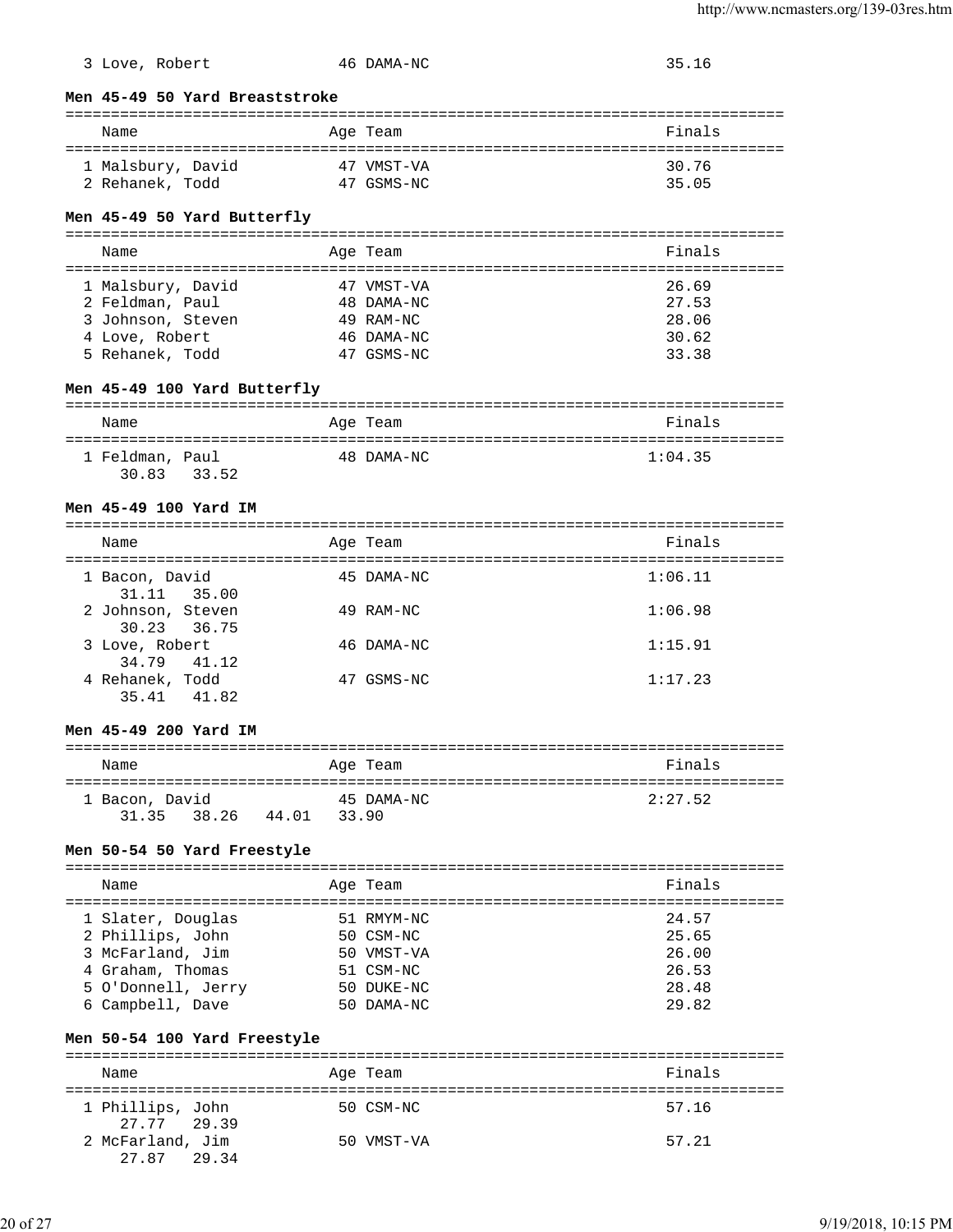| 3 O'Donnell, Jerry<br>29.89<br>32.18 | 50 DUKE-NC | 1:02.07 |
|--------------------------------------|------------|---------|
| 4 Graham, Thomas<br>29.48 33.88      | 51 CSM-NC  | 1:03.36 |
| 5 Campbell, Dave                     | 50 DAMA-NC | 1:07.51 |
| 32.33 35.18<br>6 Dalton, Mike        | 54 DAMA-NC | 1:19.44 |
| 38.76 40.68<br>-- Slater, Douglas    | 51 RMYM-NC | DO      |

# **Men 50-54 200 Yard Freestyle**

| Name                                        |       | Age Team            | Finals  |
|---------------------------------------------|-------|---------------------|---------|
| 1 McFarland, Jim<br>30.44 31.91 31.35       | 31.22 | 50 VMST-VA          | 2:04.92 |
| 2 Campbell, Dave<br>35.88 40.55 41.84       |       | 50 DAMA-NC<br>39.55 | 2:37.82 |
| 3 Dalton, Mike<br>$40.27$ $45.05$ $1:34.14$ |       | 54 DAMA-NC          | 2:59.46 |

# **Men 50-54 500 Yard Freestyle**

| Name |                |                  |                                                 | Age Team    |  | Finals  |  |
|------|----------------|------------------|-------------------------------------------------|-------------|--|---------|--|
|      |                | 1 McFarland, Jim |                                                 | 50 VMST-VA  |  | 5:27.22 |  |
|      |                |                  | 29.91 32.37 32.57 33.05 32.96 32.78 32.71 33.89 |             |  |         |  |
|      |                | 33.93 33.05      |                                                 |             |  |         |  |
|      | 2 Dalton, Mike |                  |                                                 | 54 DAMA-NC  |  | 7:49.48 |  |
|      |                |                  | 39.06 43.74 1:36.03                             | 50.14 48.76 |  | 47.51   |  |
|      | 48.09          | 48.17            |                                                 |             |  |         |  |

#### **Men 50-54 100 Yard Backstroke**

| Name           | Age Team   | Finals  |
|----------------|------------|---------|
| 1 Dalton, Mike | 54 DAMA-NC | 2:00.34 |
| 58.46 1:01.88  |            |         |

#### **Men 50-54 50 Yard Breaststroke**

| Name               | Age Team   | Finals |
|--------------------|------------|--------|
| 1 O'Donnell, Jerry | 50 DUKE-NC | 36.31  |
| 2 McFarland, Jim   | 50 VMST-VA | 36.39  |

#### **Men 50-54 100 Yard Breaststroke**

| Name                   | Age Team   | Finals  |
|------------------------|------------|---------|
| 1 Katsouleas, Tom<br>. | 50 DAMA-NC | 1:19.12 |

# 38.75 40.37

### **Men 50-54 50 Yard Butterfly**

| Finals                  |
|-------------------------|
|                         |
| 27.10<br>29.37<br>30.00 |
| 31.16                   |

# **Men 50-54 100 Yard Butterfly**

| _______ |        |  |
|---------|--------|--|
| Name    | $-101$ |  |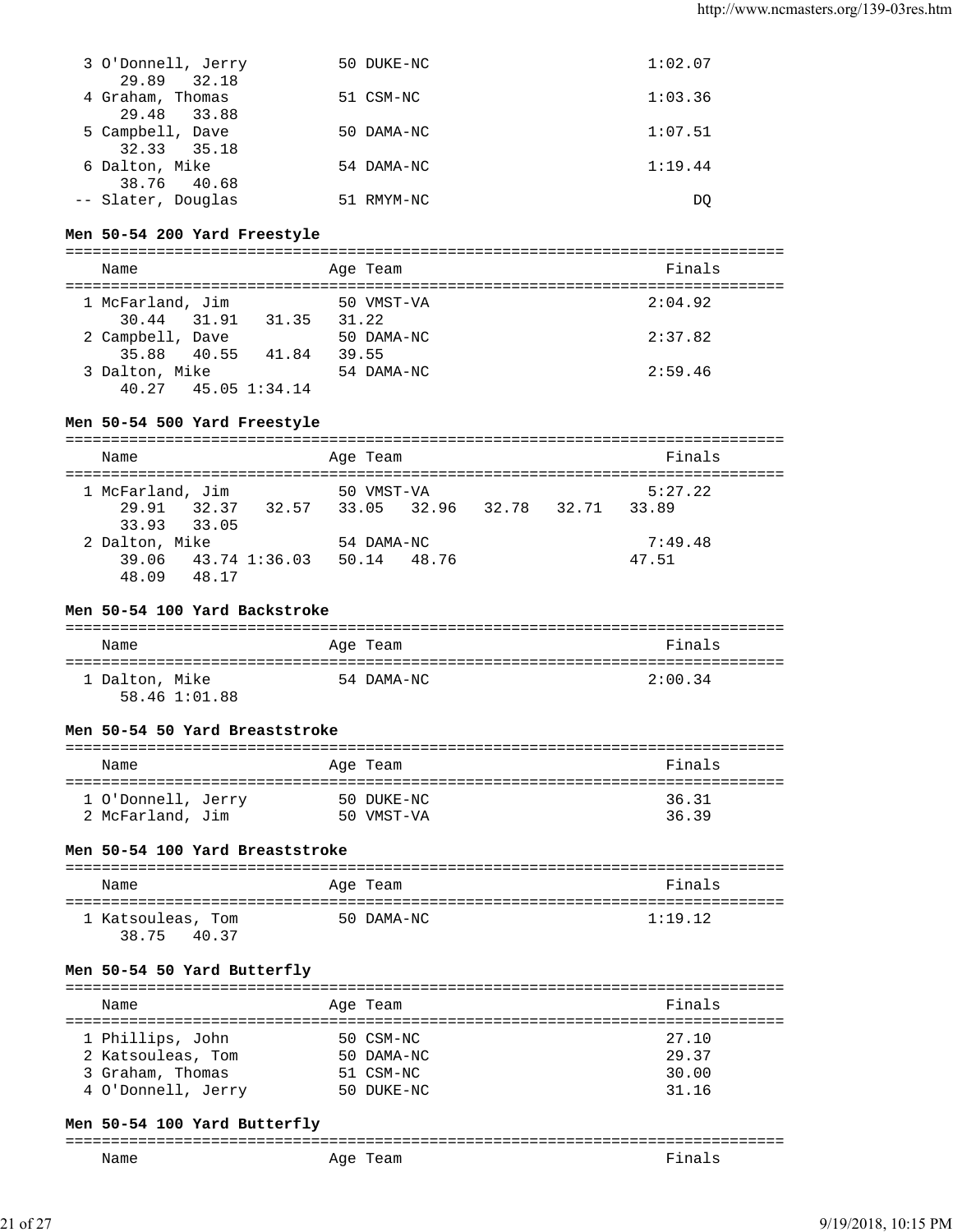| 1 Phillips, John | 50 CSM-NC | 1:00.67 |
|------------------|-----------|---------|
| 28.88 31.79      |           |         |
| 2 Spencer, Mike  | 51 RAM-NC | 1:01.50 |
| 28.84 32.66      |           |         |

# **Men 50-54 100 Yard IM**

| Name                     |             | Age Team   | Finals  |
|--------------------------|-------------|------------|---------|
| 1 Slater, Douglas        | 27.96 33.40 | 51 RMYM-NC | 1:01.36 |
| 2 Graham, Thomas         | 33.94 39.27 | 51 CSM-NC  | 1:13.21 |
| -- Dalton, Mike<br>52.95 | 48.60       | 54 DAMA-NC | DO      |

# **Men 50-54 200 Yard IM**

| Name              |                   |       | Age Team            | Finals  |
|-------------------|-------------------|-------|---------------------|---------|
| 1 Spencer, Mike   | 29.15 38.46       | 41.08 | 51 RAM-NC<br>31.38  | 2:20.07 |
| 2 Katsouleas, Tom | 33.27 38.78 41.77 |       | 50 DAMA-NC<br>30.64 | 2:24.46 |

#### **Men 50-54 400 Yard IM**

| Name              |             |       | Age Team    |       |       |       | Finals  |  |
|-------------------|-------------|-------|-------------|-------|-------|-------|---------|--|
|                   |             |       |             |       |       |       |         |  |
| 1 Slater, Douglas |             |       | 51 RMYM-NC  |       |       |       | 5:00.79 |  |
|                   | 29.79 35.74 | 39.00 | 38.07 43.00 |       | 44.07 | 36.02 | 35.10   |  |
| 2 Spencer, Mike   |             |       | 51 RAM-NC   |       |       |       | 5:09.10 |  |
| 30.71             | 36.40       | 42.74 | 42.22       | 43.28 | 45.04 | 34.78 | 33.93   |  |

### **Men 55-59 50 Yard Freestyle**

| Name          | Age Team  | Finals |
|---------------|-----------|--------|
| 1 Hartye, Jim | 57 RAM-NC | 25.10  |

### **Men 55-59 100 Yard Freestyle**

| Name                            | Age Team  | Finals |
|---------------------------------|-----------|--------|
| 1 Hartye, Jim<br>27.43<br>28.81 | 57 RAM-NC | 56.24  |

#### **Men 55-59 200 Yard Freestyle**

| Name          |       |       | Age Team |           | Finals  |
|---------------|-------|-------|----------|-----------|---------|
| 1 Hartye, Jim |       |       |          | 57 RAM-NC | 2:09.06 |
| 30.14         | 32.42 | 33.35 | 33.15    |           |         |

# **Men 55-59 500 Yard Freestyle**

| Name           |                     | Age Team   |       | Finals  |
|----------------|---------------------|------------|-------|---------|
|                |                     |            |       |         |
| 1 McKee, David |                     | 55 DUKE-NC |       | 7:55.55 |
|                | 35.64 43.18 1:37.02 | 50.57      | 51.75 | 50.23   |
| 49.52          | 46.97               |            |       |         |

### **Men 55-59 50 Yard Breaststroke**

===============================================================================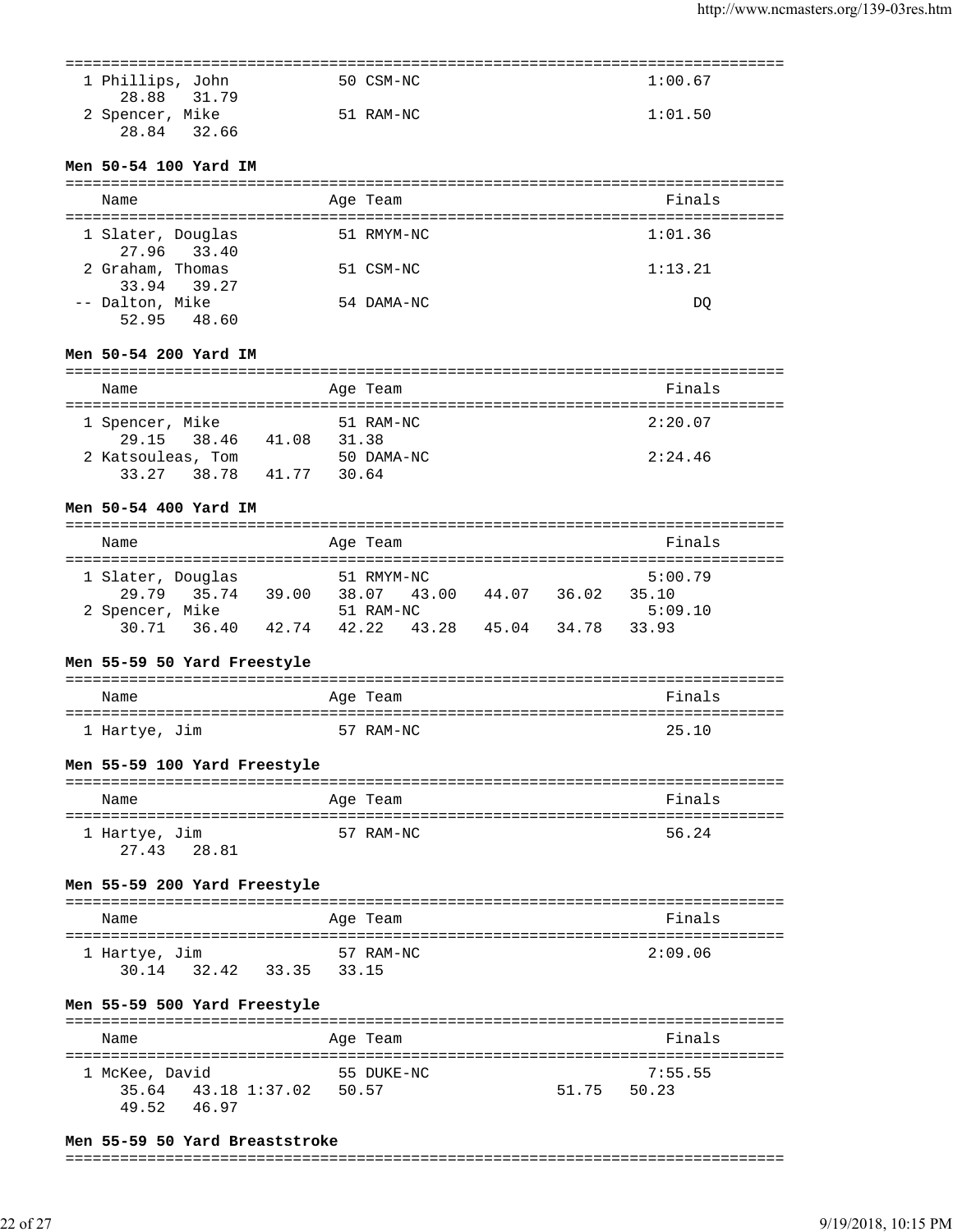| Name                                  | Age Team                            | Finals  |
|---------------------------------------|-------------------------------------|---------|
| ===========================           |                                     |         |
| 1 Manuel, John                        | 58 CSM-NC                           | 36.83   |
| 2 McKee, David                        | 55 DUKE-NC                          | 43.71   |
|                                       |                                     |         |
| Men 55-59 100 Yard Breaststroke       |                                     |         |
| Name                                  | Age Team                            | Finals  |
|                                       |                                     |         |
| 1 Manuel, John                        | 58 CSM-NC                           | 1:23.29 |
| 39.09 44.20                           |                                     |         |
|                                       |                                     |         |
| Men 55-59 50 Yard Butterfly           |                                     |         |
|                                       |                                     |         |
| Name                                  | Age Team                            | Finals  |
|                                       |                                     |         |
| 1 Hartye, Jim                         | 57 RAM-NC                           | 28.38   |
| Men 55-59 100 Yard Butterfly          |                                     |         |
|                                       |                                     |         |
| Name                                  | Age Team                            | Finals  |
|                                       |                                     |         |
| 1 Hartye, Jim                         | 57 RAM-NC                           | 1:03.90 |
| 30.19 33.71                           |                                     |         |
| Men 60-64 50 Yard Freestyle           |                                     |         |
|                                       |                                     |         |
| Name                                  | Age Team                            | Finals  |
|                                       | ----------------------------------- |         |
| 1 Sessler, Richard                    | 60 CSM-NC                           | 29.12   |
| 2 McGee, Terry                        | 64 FACT                             | 29.47   |
|                                       |                                     |         |
|                                       |                                     |         |
| Men 60-64 100 Yard Freestyle          |                                     |         |
|                                       |                                     |         |
| Name                                  | Age Team                            | Finals  |
|                                       | 64 FACT                             | 1:05.27 |
| 1 McGee, Terry<br>30.27 35.00         |                                     |         |
|                                       |                                     |         |
| Men 60-64 200 Yard Freestyle          |                                     |         |
|                                       | ==============================      |         |
| Name                                  | Age Team                            | Finals  |
| ===================================== | :=============                      |         |
| 1 McGee, Terry                        | 64 FACT                             | 2:36.66 |
| 39.38<br>34.12<br>42.98               | 40.18                               |         |
| Men 60-64 50 Yard Butterfly           |                                     |         |
|                                       |                                     |         |
| Name                                  | Age Team                            | Finals  |
|                                       |                                     |         |
| 1 Sessler, Richard                    | 60 CSM-NC                           | 30.03   |
| 2 McGee, Terry                        | 64 FACT                             | 34.03   |
| Men 60-64 100 Yard IM                 |                                     |         |
|                                       |                                     |         |
| Name                                  | Age Team                            | Finals  |
| =========================             | =============<br>===============    |         |
| 1 Sessler, Richard                    | 60 CSM-NC                           | 1:17.84 |
| 36.89<br>40.95                        |                                     |         |
| 2 McGee, Terry                        | 64 FACT                             | 1:25.22 |
| 41.43<br>43.79                        |                                     |         |

#### **Men 65-69 50 Yard Freestyle**

| ----- |            |    |
|-------|------------|----|
| Name  | Aqe<br>cau | na |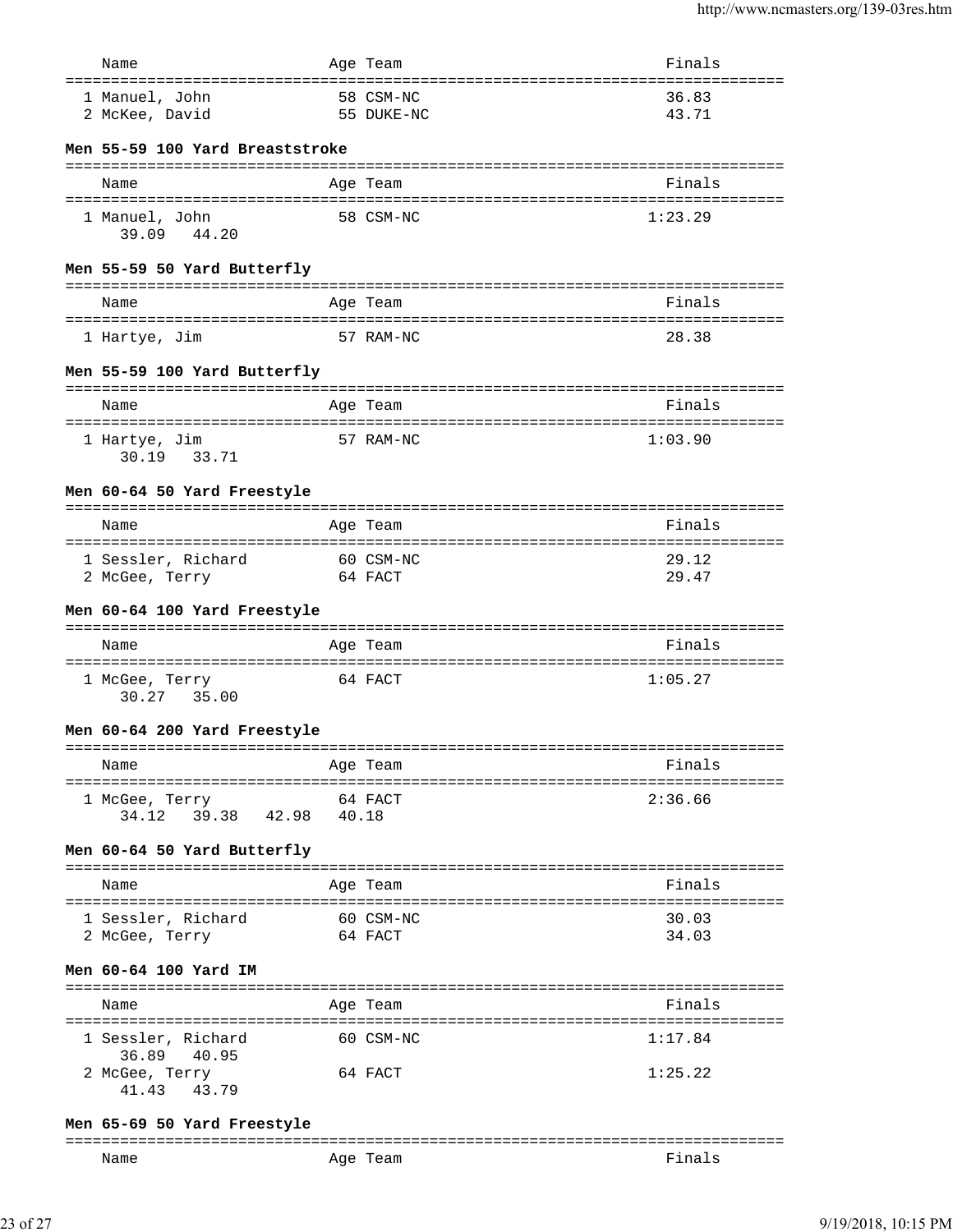|                                                                          |                                                | ================================== |
|--------------------------------------------------------------------------|------------------------------------------------|------------------------------------|
| 1 White, Beanie                                                          | 65 CSM-NC                                      | 29.51                              |
| Men 65-69 100 Yard Freestyle                                             |                                                | ---------------------------------  |
| Name                                                                     | Age Team                                       | Finals                             |
| 1 Gadol, Lou<br>37.06 44.24                                              | 67 CSM-NC                                      | 1:21.30                            |
| Men 65-69 50 Yard Breaststroke                                           |                                                |                                    |
| Name                                                                     | Age Team                                       | Finals                             |
| 1 Brundage, Warner<br>2 Gadol, Lou                                       | 65 VMST-VA<br>67 CSM-NC                        | 36.77<br>40.90                     |
| Men 65-69 100 Yard Breaststroke                                          |                                                |                                    |
| Name                                                                     | Age Team                                       | Finals                             |
| 1 Brundage, Warner<br>37.55<br>42.60                                     | 65 VMST-VA                                     | 1:20.15                            |
| 2 Gadol, Lou<br>44.02<br>48.63                                           | 67 CSM-NC                                      | 1:32.65                            |
| Men 65-69 50 Yard Butterfly<br>--------------                            |                                                |                                    |
| Name                                                                     | Age Team                                       | Finals                             |
| :====================================<br>1 White, Beanie<br>2 Gadol, Lou | ====================<br>65 CSM-NC<br>67 CSM-NC | 31.19<br>33.95                     |
| Men 65-69 100 Yard IM                                                    |                                                |                                    |
| Name                                                                     | Age Team                                       | Finals                             |
| 1 Brundage, Warner<br>38.63<br>35.07                                     | 65 VMST-VA                                     | 1:13.70                            |
| -- White, Beanie<br>37.77 42.60                                          | 65 CSM-NC                                      | DQ                                 |
| Men 65-69 200 Yard IM                                                    |                                                |                                    |
| Name<br>====================================                             | Age Team                                       | Finals                             |
| 1 Brundage, Warner                                                       | 65 VMST-VA                                     | 2:41.43                            |
| 42.89  46.31  38.45<br>33.78<br>2 Gadol, Lou<br>36.96 56.10 56.83 45.96  | 67 CSM-NC                                      | 3:15.85                            |
| Men 70-74 100 Yard Breaststroke                                          |                                                |                                    |
| Name                                                                     | Age Team                                       | Finals                             |
| 1 Huson, John<br>52.37 1:02.36                                           | 74 NCMS-NC                                     | 1:54.73                            |
| Men 70-74 50 Yard Butterfly                                              |                                                |                                    |
| Name                                                                     | ============<br>Age Team                       | Finals                             |
| 1 Huson, John                                                            | 74 NCMS-NC                                     | 48.99                              |

**Men 70-74 100 Yard Butterfly**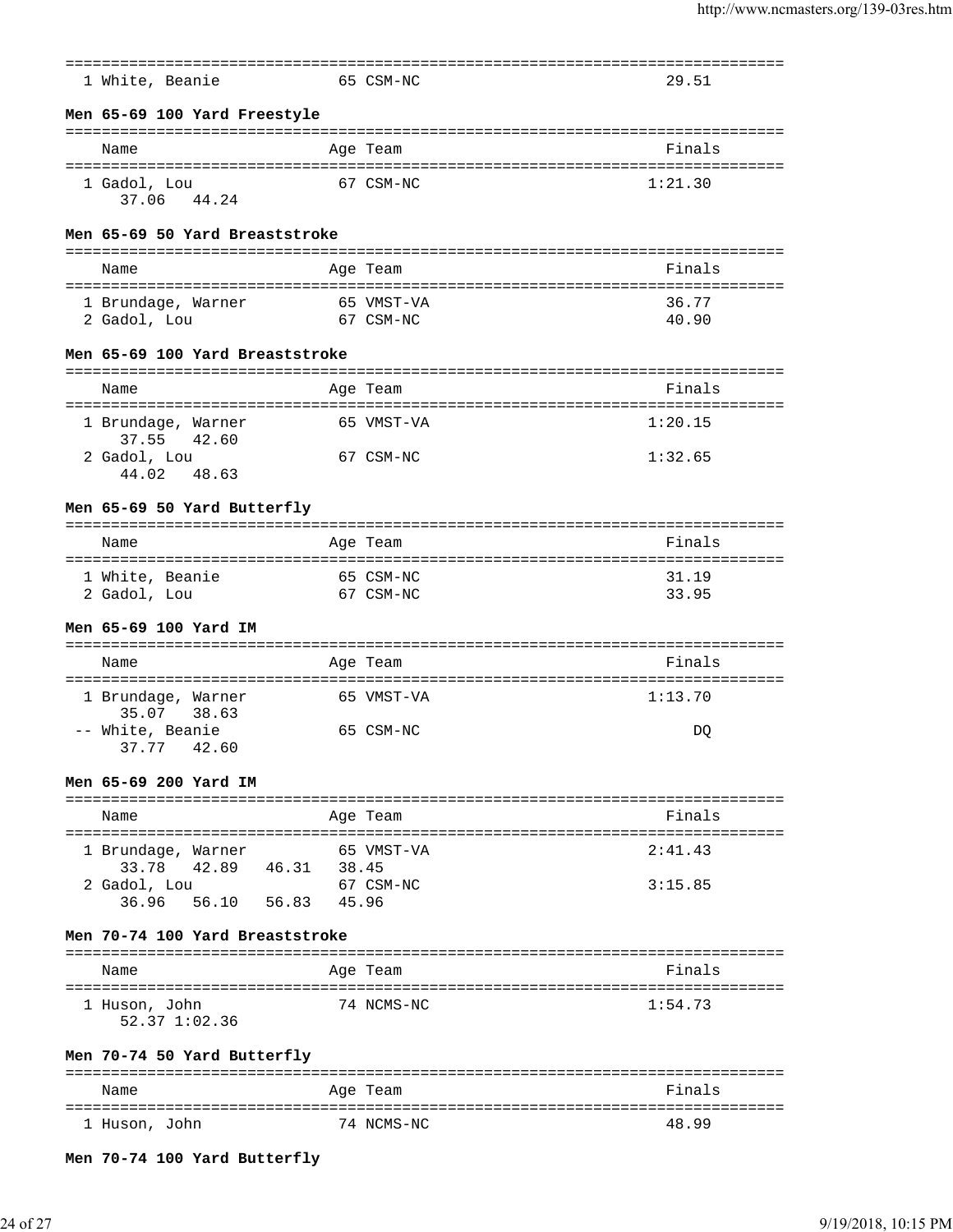| Name                                                        |       | Age Team                   |                           |                                                      | Finals  |
|-------------------------------------------------------------|-------|----------------------------|---------------------------|------------------------------------------------------|---------|
| 1 Huson, John<br>53.06 1:05.25                              |       | 74 NCMS-NC                 |                           |                                                      | 1:58.31 |
| Men 75-79 50 Yard Backstroke                                |       |                            |                           |                                                      |         |
| Name                                                        |       | Age Team                   |                           |                                                      | Finals  |
| 1 Anderson, Graham                                          |       | 76 NCMSL-NC                |                           |                                                      | 46.27   |
| Men 75-79 50 Yard Breaststroke                              |       |                            |                           |                                                      |         |
| Name                                                        |       | Age Team                   |                           |                                                      | Finals  |
| 1 Korthener, John<br>78 GCYM-NC                             |       |                            |                           |                                                      | 38.05   |
| Men 75-79 100 Yard Breaststroke                             |       |                            |                           |                                                      |         |
| Name                                                        |       | Age Team                   |                           |                                                      | Finals  |
|                                                             |       |                            |                           |                                                      |         |
| 1 Korthener, John<br>42.90 45.69                            |       | 78 GCYM-NC                 |                           |                                                      | 1:28.59 |
| Mixed 18+ 200 Yard Freestyle Relay                          |       |                            |                           |                                                      |         |
|                                                             |       |                            |                           |                                                      |         |
| Team                                                        |       |                            |                           |                                                      | Finals  |
| 1 Raleigh Area Masters-NC 'A'                               |       |                            |                           |                                                      | 1:41.51 |
| 1) Hartye, Jim M57                                          |       |                            |                           | 2) Braun, Erika W37                                  |         |
| 3) Bonney, Erin W25                                         |       |                            |                           | 4) Krayer, Michael M26                               |         |
| 25.50 27.18<br>26.24<br>2 Durham Area Masters Associatio-NC |       | 22.59<br>י ם י             |                           |                                                      | 1:42.49 |
| 1) Caruth, Joseph M27                                       |       |                            |                           | 2) Monast, Jonas M37                                 |         |
| 3) Davis, Matt M36                                          |       |                            |                           | 4) Katsouleas, Tom M50                               |         |
| 26.05 24.45<br>26.41                                        |       | 25.58                      |                           |                                                      |         |
| 3 Durham Area Masters Associatio-NC                         |       | $\overline{\phantom{a}}$ B |                           |                                                      | 1:43.55 |
| 1) Feldman, Paul M48<br>3) Parr, Derek M34                  |       |                            |                           | 2) Sadosky, Daniel M34<br>4) Miller, Christopher M27 |         |
| 25.24 26.79 25.57 25.95                                     |       |                            |                           |                                                      |         |
| 4 Duke Aquatics-NC 'A'                                      |       |                            |                           |                                                      | 1:44.67 |
| 1) Ortiz, Juan M35                                          |       |                            |                           | 2) Crankshaw, Erik M36                               |         |
| 3) Hurt, John M38<br>26.42<br>25.12<br>24.67                |       | 28.46                      |                           | 4) Nagle, Cynthia W30                                |         |
| 5 Durham Area Masters Associatio-NC                         |       |                            | ' A'                      |                                                      | 1:56.06 |
| 1) Williams, Heidi W40                                      |       |                            |                           | 2) Fritchie, Karen W31                               |         |
| 3) Proud, Jessica W27                                       |       |                            |                           | 4) Krasnozon, Amie W28                               |         |
| 27.90<br>28.51<br>30.12<br>6 Gcym-NC 'A'                    |       | 29.53                      |                           |                                                      | 2:02.30 |
| 1) Gould, Meganne W28                                       |       |                            |                           | 2) Greene, Julie W25                                 |         |
| 3) Korthener, John M78                                      |       |                            |                           | 4) O'Sullivan, Jamie M32                             |         |
| 31.57<br>29.30<br>30.71                                     |       | 30.72                      |                           |                                                      |         |
| 7 Durham Area Masters Associatio-NC                         |       |                            | $^{\prime}$ C $^{\prime}$ |                                                      | 2:18.65 |
| 1) Fischer, Amy W22<br>3) McKinnon, Sandra W47              |       |                            |                           | 2) Grego, Sonia W39<br>4) Franklin, Dawn W39         |         |
| 36.21<br>33.44<br>34.53                                     |       | 34.47                      |                           |                                                      |         |
| 8 Durham Area Masters Associatio-NC                         |       |                            | 'E'                       |                                                      | 2:21.05 |
| 1) Campbell, Dave M50                                       |       |                            |                           | 2) Eudailey, Joshua M26                              |         |
| 3) Savoldi, Mark M42                                        |       |                            |                           | 4) Dalton, Mike M54                                  |         |
| 43.51<br>38.75                                              | 29.24 | 29.55                      |                           |                                                      |         |

# **Mixed 18+ 400 Yard Freestyle Relay**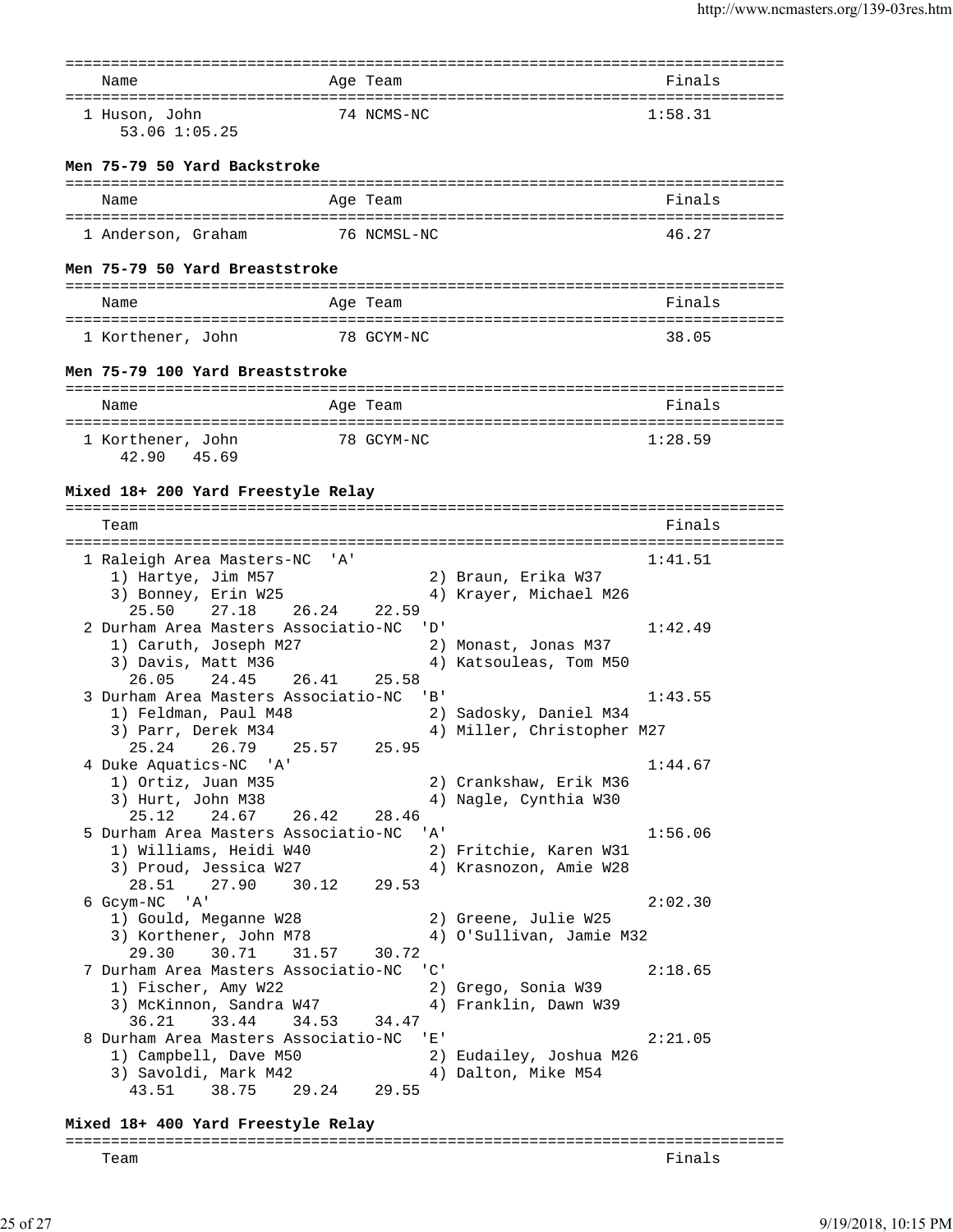=============================================================================== 1 Durham Area Masters Associatio-NC 'B' 3:50.39 1) Parr, Derek M34 2) Monast, Jonas M37 3) Sadosky, Daniel M34 4) Katsouleas, Tom M50 27.18 56.98 26.54 55.91 27.65 56.91 28.34 1:00.59 2 Durham Area Masters Associatio-NC 'F' 4:07.58 1) Grego, Sonia W39 2) McKinnon, Sandra W47 3) Franklin, Dawn W39 4) Hovey, MaryAnna W65 28.43 1:00.47 33.14 1:08.44 28.67 58.32 28.89 1:00.35 3 Durham Area Masters Associatio-NC 'A' 4:15.58 1) Caruth, Joseph M27 2) Davis, Matt M36 3) Bacon, David M45 4) Miller, Christopher M27 30.51 1:05.11 29.68 1:02.87 30.53 1:04.94 16.84 1:02.66 4 Durham Area Masters Associatio-NC 'D' 4:23.45 1) Krasnozon, Amie W28 2) Williams, Heidi W40 3) Proud, Jessica W27 (4) 37.44 1:17.63 30.06 1:04.13 26.69 55.35 30.93 1:06.34 5 Durham Area Masters Associatio-NC 'E' 4:46.05 1) Eudailey, Joshua M26 2) Van De Carr, Gretchen W51 3) Fischer, Amy W22 4) Medendorp, Mark M31 32.02 1:08.30 40.22 1:24.63 36.34 1:16.53 26.90 56.59 6 Durham Area Masters Associatio-NC 'C' 5:26.89 1) Savoldi, Mark M42 2) Love, Robert M46 3) Feldman, Paul M48 4) Dalton, Mike M54 36.77 1:17.59 46.97 1:39.94 35.19 1:26.75 24.31 1:02.61 **Mixed 18+ 200 Yard Medley Relay** =============================================================================== Team Finals =============================================================================== 1 Duke Aquatics-NC 'A' 1:52.14 1) Crankshaw, Erik M36 2) Nagle, Cynthia W30 3) Wicker, Cheryl W48 4) Herrold, Catherine W31 26.98 32.18 28.55 24.43 2 North Carolina Masters Swimmin-NC 'A' 1:54.68 1) Barndt, Brian M41 2) Alexander, Stephen M19 3) Martin, Andy M34 4) Bowman, Frank M34 33.22 32.59 25.89 22.98 3 Durham Area Masters Associatio-NC 'E' 2:01.78 1) Caruth, Joseph M27 2) Monast, Jonas M37 3) Medendorp, Mark M31 4) Davis, Matt M36 33.68 37.34 25.58 25.18 4 Durham Area Masters Associatio-NC 'D' 2:09.55 1) Miller, Christopher M27 2) Parr, Derek M34 3) Feldman, Paul M48 4) Sadosky, Daniel M34 29.09 36.21 34.86 29.39 5 Durham Area Masters Associatio-NC 'A' 2:11.04 1) Williams, Heidi W40 2) Fritchie, Karen W31 3) Proud, Jessica W27 4) Krasnozon, Amie W28 32.85 34.65 33.23 30.31 6 Duke Aquatics-NC 'B' 2:13.55 1) Davisson, Wren W26 2) Stetson, Margaret W57 3) Ortiz, Juan M35 4) O'Donnell, Jerry M50 36.19 43.21 25.99 28.16 7 Gcym-NC 'A' 2:14.82 1) Greene, Julie W25 2) Korthener, John M78 3) Gould, Meganne W28 4) O'Sullivan, Jamie M32 37.35 37.00 31.89 28.58 8 Csm-NC 'A' 2:18.16 1) Oliver, Karen W49 2) Sessler, Richard M60 3) White, Beanie M65  $\hskip1cm 4)$  Frost, Kathy W49 34.84 38.85 31.79 32.68 9 Durham Area Masters Associatio-NC 'F' 2:23.15 1) Bacon, David M45 2) Dalton, Mike M54 3) Eudailey, Joshua M26 4) Love, Robert M46